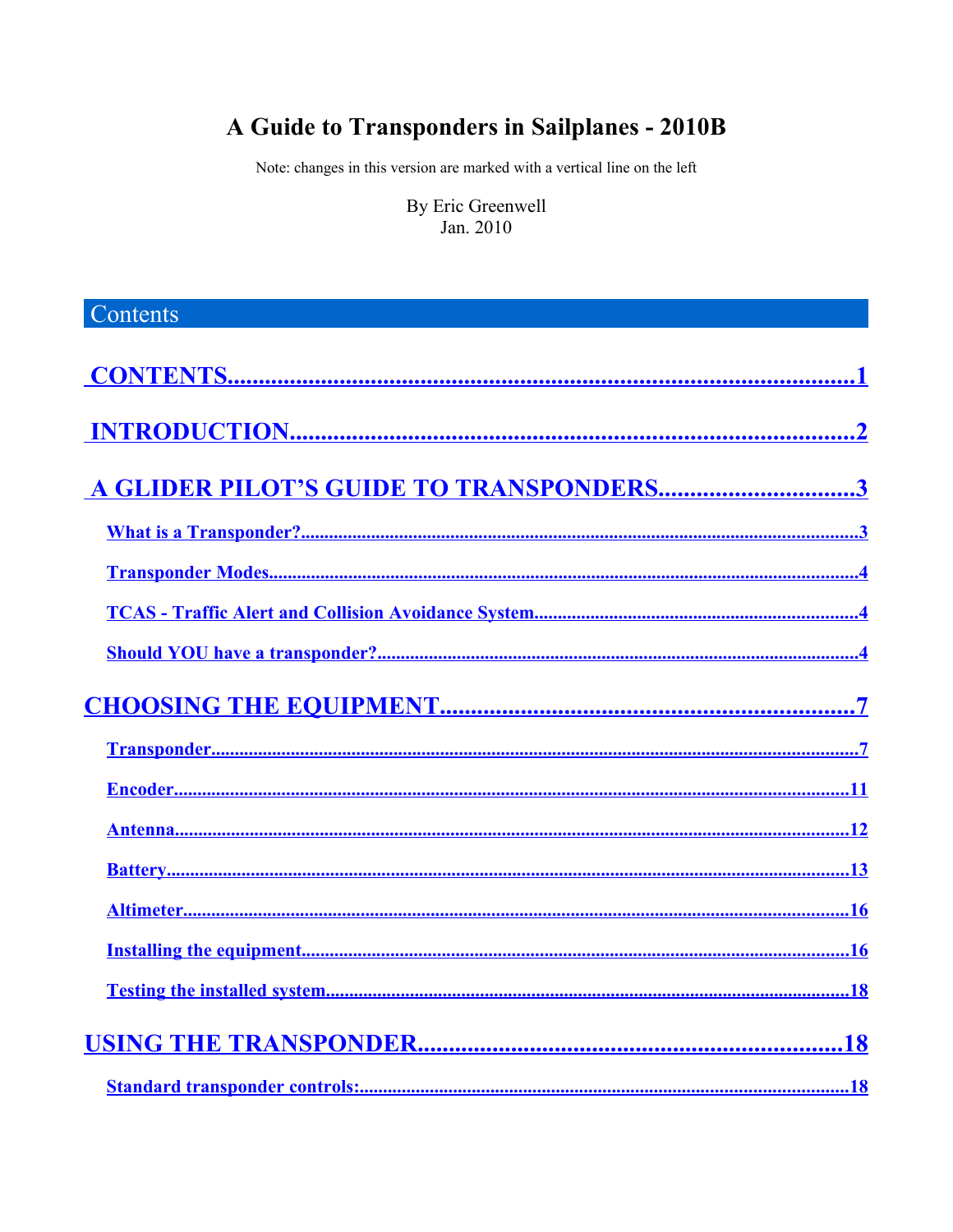<span id="page-1-1"></span>

| "MYTH-INFORMATION" ABOUT TRANSPONDERS24 |
|-----------------------------------------|
|                                         |
|                                         |
|                                         |
|                                         |
|                                         |
|                                         |
|                                         |
|                                         |
|                                         |

# <span id="page-1-0"></span>Introduction

Significant changes to this version of the article are marked with a verticle line to the left of the paragraph with the changes.

NOTE: information in this article is current as of Feb 2010, except for some prices. Prices, availability, equipment specifications, and procedures may change by the time you read this.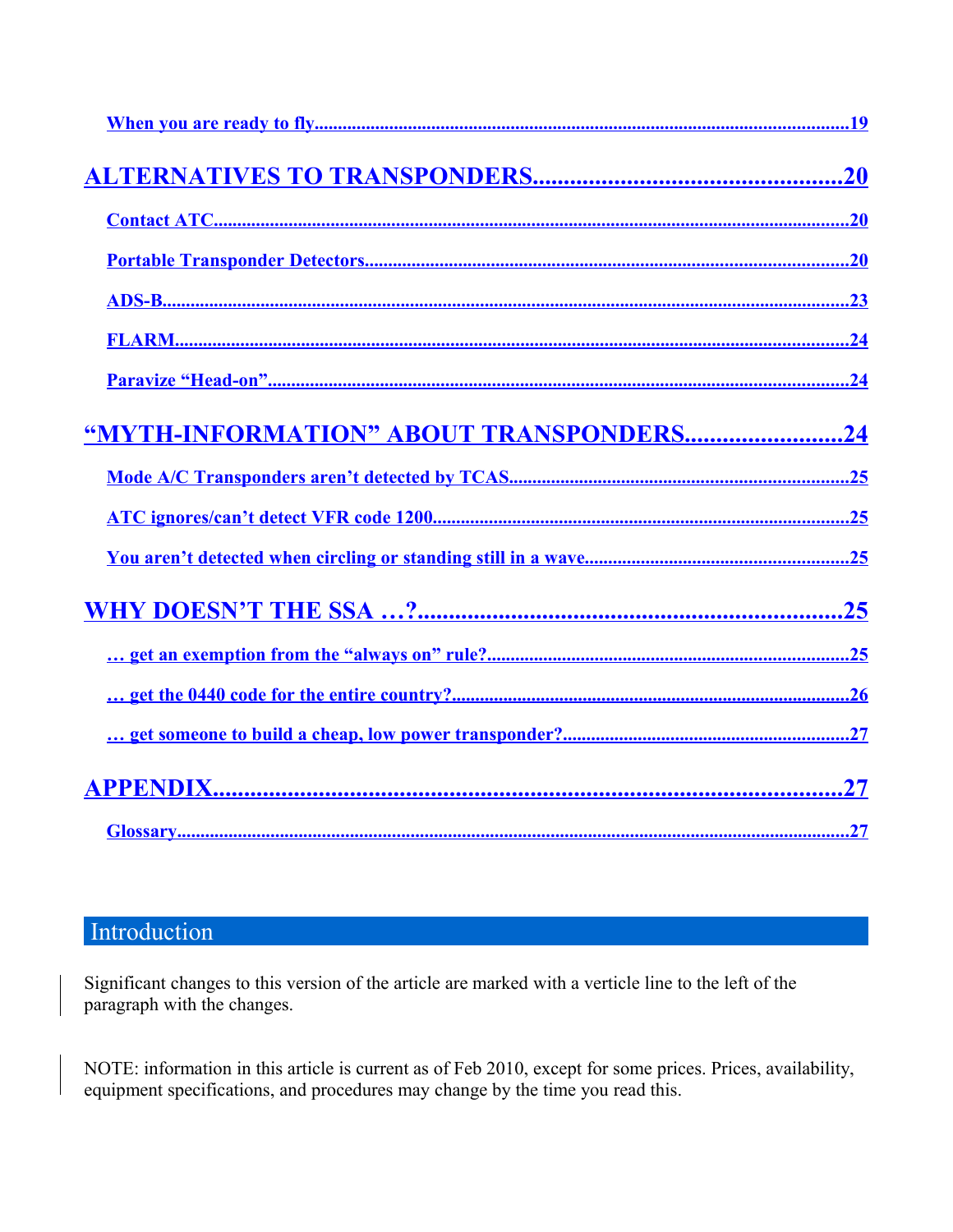This article is intended for pilots flying in the USA. Note that the required equipment and procedures vary from country to country.

If you discover any errors, additions that should be made, or think there might be a better way to present the information, please contact the author:

Eric Greenwell 222 Thayer Dr Richland, WA 99352 Note: SSA members can always find my current contact information (including email address) on the SSA website, using the Member Locator.

509-943-9065 [engreenwell@verizon.net](mailto:engreenwell@verizon.net)

# <span id="page-2-1"></span>A Glider Pilot's Guide to Transponders

Transponders are much discussed lately. Most power planes have them; rather few gliders do. Many pilots, especially those who fly in busy airspace, are taking a close look at these devices and what they can mean to glider pilots.

This article will examine transponders (and some alternatives) from a glider pilot's point of view.

#### <span id="page-2-0"></span>**What is a Transponder?**

Basically, it's a radio whose purpose is to help an aircraft be "seen" by the Air Traffic Control (ATC) system. Here's what the Aeronautical Information Manual (AIM) has to say (paraphrased):

The ATC Radar Beacon System (ATCRBS) consists of three main components:

- 1. Interrogator: Primary radar relies on a signal being transmitted from the radar site, reflected from an aircraft, and displayed as a "target" on a radarscope. In the ATCRBS, the Interrogator (a radar beacon transmitter-receiver) transmits discrete radio signals, which repetitiously request all transponders to reply.
- 2. Transponder: This airborne transmitter-receiver automatically receives the signals from the Interrogator and selectively replies with a specific code only to those interrogations received on the mode to which it is set. These transponder replies are independent of, and much stronger than, a primary radar return.
- 3. Radarscope: The radarscope can display returns from both the primary radar system and the ATCRBS. These returns, called targets, are used in the control and separation of traffic.

Physically and electrically, transponders are similar to the VHF communications radios we are all familiar with, though they use a higher frequency and so have smaller antennas. The newest units mount in standard 2-¼" instrument cutouts and have about half the current drain of older units. Frequency is not selectable, but the pilot sets the transmitted code, which consists of four digits from 0 through 7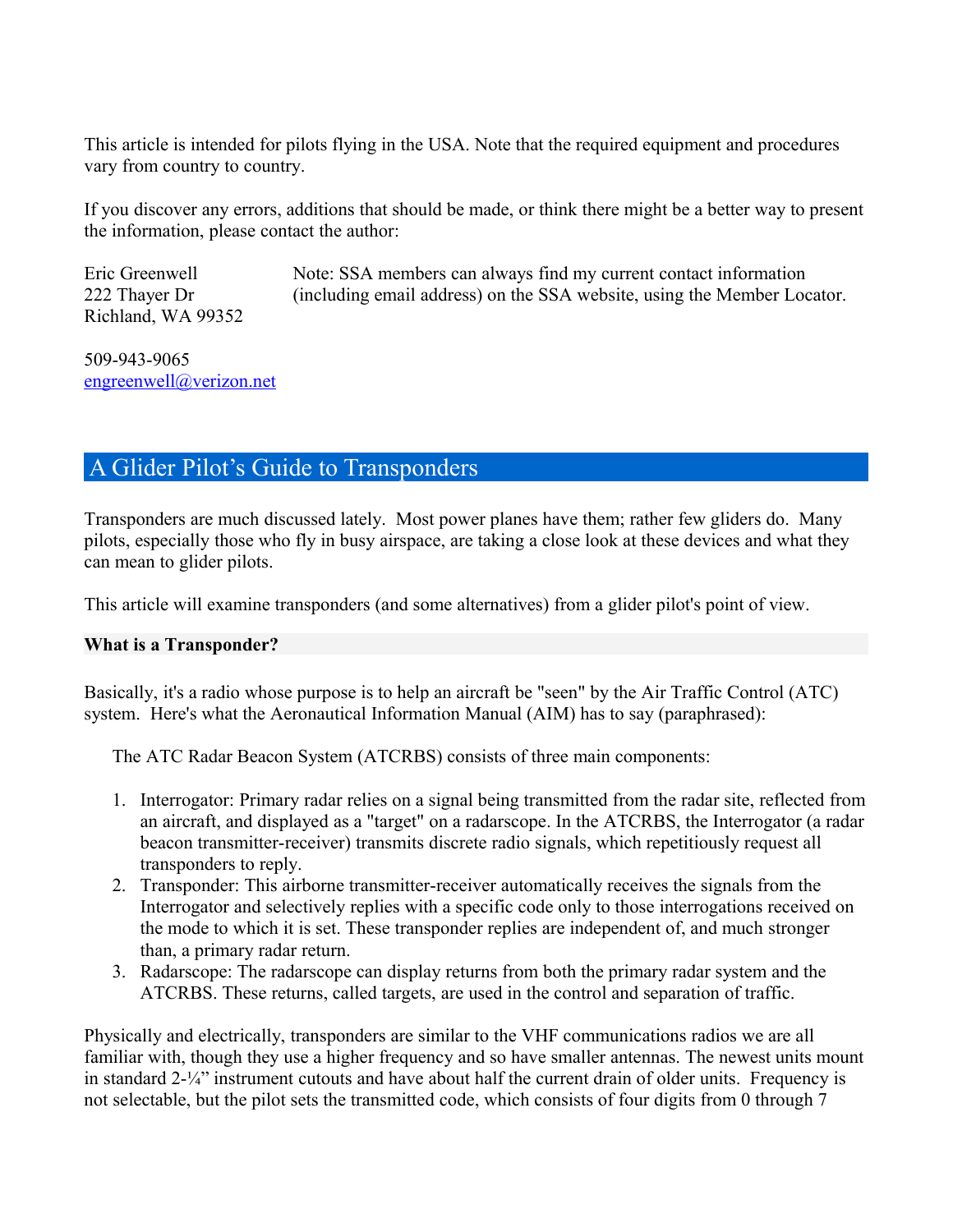(gliders most often use 1200 -- the standard code for VFR flying). Instead of a small dot on the radar screen, a controller sees a bright target with the 4-digit code clearly displayed.

### <span id="page-3-2"></span>**Transponder Modes**

Not all transponders are created equal. There are three "modes" for civilian use:

- Mode A the basic transponder ability to reply to interrogations with a 4-digit code (no altitude information)
- Mode C the reply signal includes both a 4-digit code and the aircraft's pressure altitude, usually obtained from a separate altitude encoder connected to the static system like the altimeter.
- Mode S a more sophisticated system, the reply signal also includes information identifying the aircraft, and other data.

Of these, most small aircraft use the first two.

On their own, ATC radars don't determine altitude information for the targets they are tracking -- they need the help of the Mode C or Mode S transponders. If you have a Mode A transponder, ATC will detect you; with Mode C or S, they'll also know how high you are. For effective collision avoidance and efficient traffic control, altitude information has obvious value.

#### <span id="page-3-1"></span>**TCAS - Traffic Alert and Collision Avoidance System**

This is a complex device found in larger passenger-carrying airplanes that assists the pilot in avoiding conflicting traffic. It sends out its own interrogations and processes the signals from transponders that reply. Because it doesn't depend on ground radar or a controller to alert the pilot, it provides an additional layer of safety from conflicts with transponder-equipped aircraft.

There are two levels of TCAS:

- TCAS I provides traffic advisories to the pilot.
- TCAS II provides traffic advisories (warnings) and resolution advisories (commands to the pilot to "push" or "pull")

US air carriers have been required to have TCAS since 1992. Many corporate aircraft use it as well. Unfortunately, TCAS is expensive and unsuitable for installation in small aircraft.

There are also passive airborne traffic alert systems that receive and process signals from nearby transponders replying to interrogations from ATC or TCAS. While not as effective as TCAS systems, they do provide additional protection from collisions with transponder-equipped aircraft. Some are suitable for use in gliders, and can warn of approaching transponder-equipped airplanes and gliders.

#### <span id="page-3-0"></span>**Should** *YOU* **have a transponder?**

Take a look at this diagram of arrival and departure paths for the Reno airport.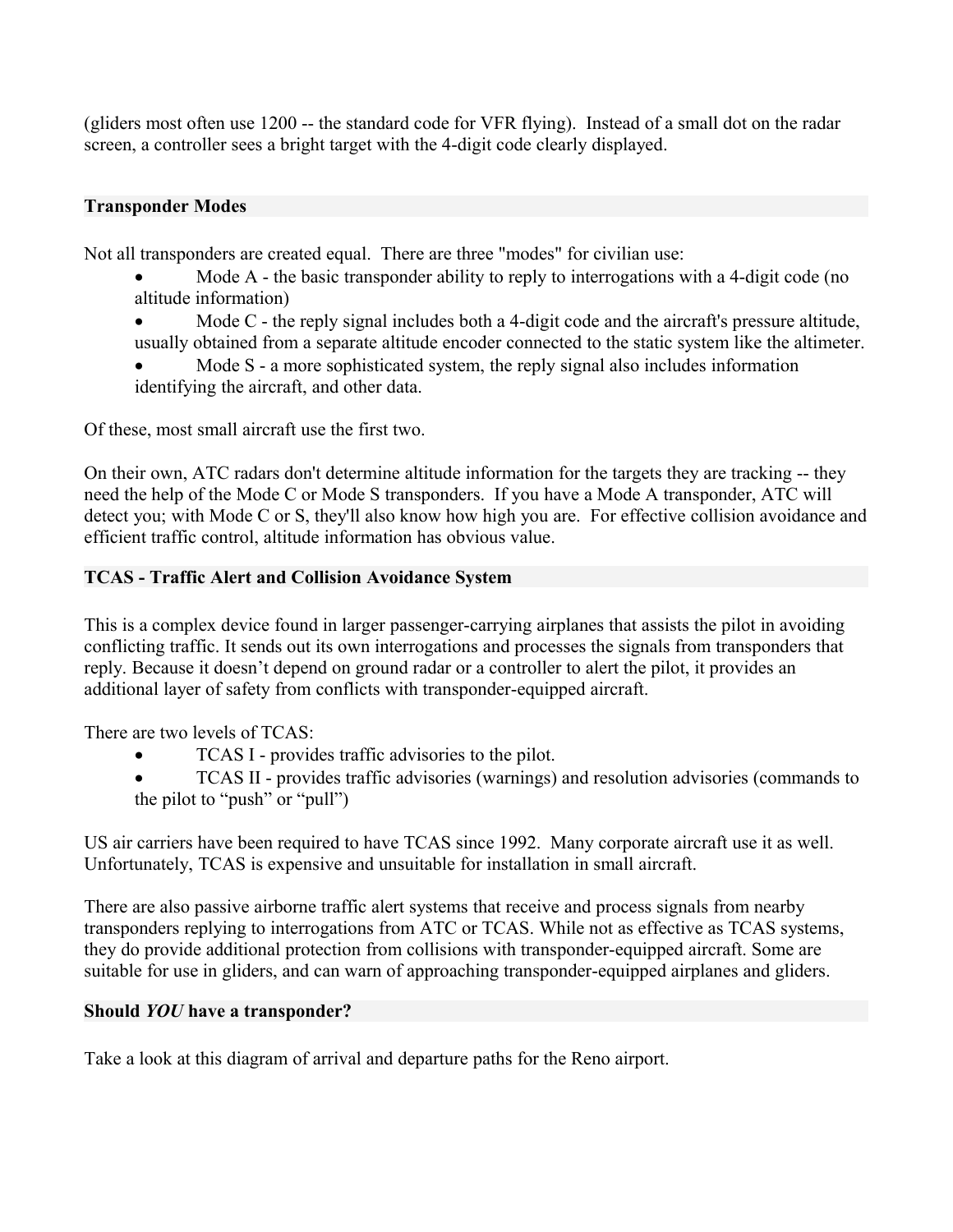

**Figure 1 Pilot advisory chart for operation in the vicinity of Reno, Nevada. This is an area that sees both significant glider traffic and many commercial flights.**

It's easy to see how conflicts could arise between gliders and jet traffic using the Reno airport; in fact, there was collision between a glider and a Hawker corporate jet in 2006 (remarkably, no fatalities). The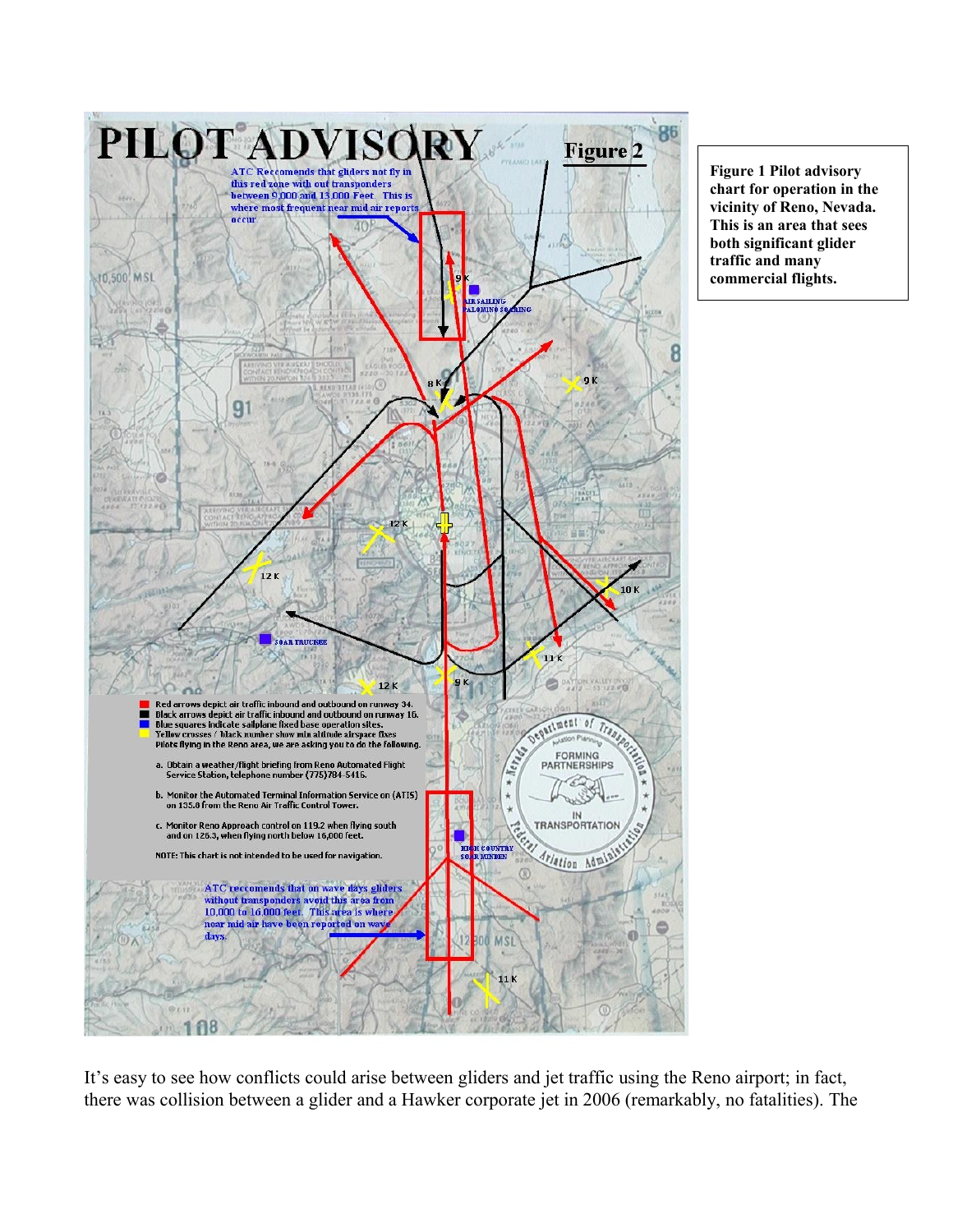glider did not have an operating transponder, and neither aircraft saw the other in time to avoid the collision. While Minden has a high potential for conflicts, it's not the only area, as there are many other airports, and areas between airports, with a lot of traffic.

### *Are you worried about a collision with an airliner or other aircraft?*

As you can imagine, a collision with an airliner would likely be a disaster for you and its passengers. Further, it could easily lead to restrictions on our sport, especially in these post-Sept. 11 days, when any airplane, even a small one, can be considered a threat.

A glider, cruising or turning, is often difficult to see, even from another glider. For the pilot of an airliner, it is more difficult because cockpit visibility isn't as good and speeds are much higher -- as high as 300 knots TAS (one statute mile in 10 seconds) below 10,000', and much higher above that. Primary radar is unreliable for detecting a glider due to the low reflectivity of gliders, normal ground clutter (reflections from buildings, vehicles, hills, etc), and typical radar settings that emphasize transponder tracking. Besides looking about frequently and carefully, what can we do? A transponder is one answer.

A transponder makes you visible both on ATC radar screens and to the TCAS systems on larger aircraft (primarily airliners and business jets). ATC can direct aircraft around you, while TCAS-equipped aircraft can avoid you even without the help of ATC; in fact, TCAS systems will work even where there is no ATC radar coverage.

Some areas have such heavy "heavy" (airliner) traffic that it's difficult to fly there safely without a transponder. By "safely", I mean, somewhat humorously, staying far enough away that you can't read the airline's name when you see the airliner go by. Chicago and Las Vegas are two of these places. Near most Class B airspace, and even some Class C airspace (like the Reno area), qualifies.

A transponder will also provide protection from military aircraft that are coordinating with ATC, and from some types of transport aircraft equipped with TCAS, but not from tactical aircraft like fighters that don't use TCAS.

And finally, your transponder can also alert pilots of small planes, including other glider pilots, to your presence if they are using "flight following" (ATC radar advisories while flying VFR), or if they are using a portable collision avoidance system (PCAS/TPAS units – see Glossary) that can detect transponders.

#### *Do you want access to more airspace?*

Unless otherwise authorized by ATC, flying in Class A, B, and C airspace requires a Mode C transponder, as does flying *above* Class B and C airspace *below* 10,000'. Transponder-equipped gliders can and do operate in these places. Note: Class A flight generally requires IFR ratings, unless you are in a "wave window" or other operating area were the requirements are waived by a Letter of Agreement with the FAA.

### *Do you want to be found quicker if you go down?*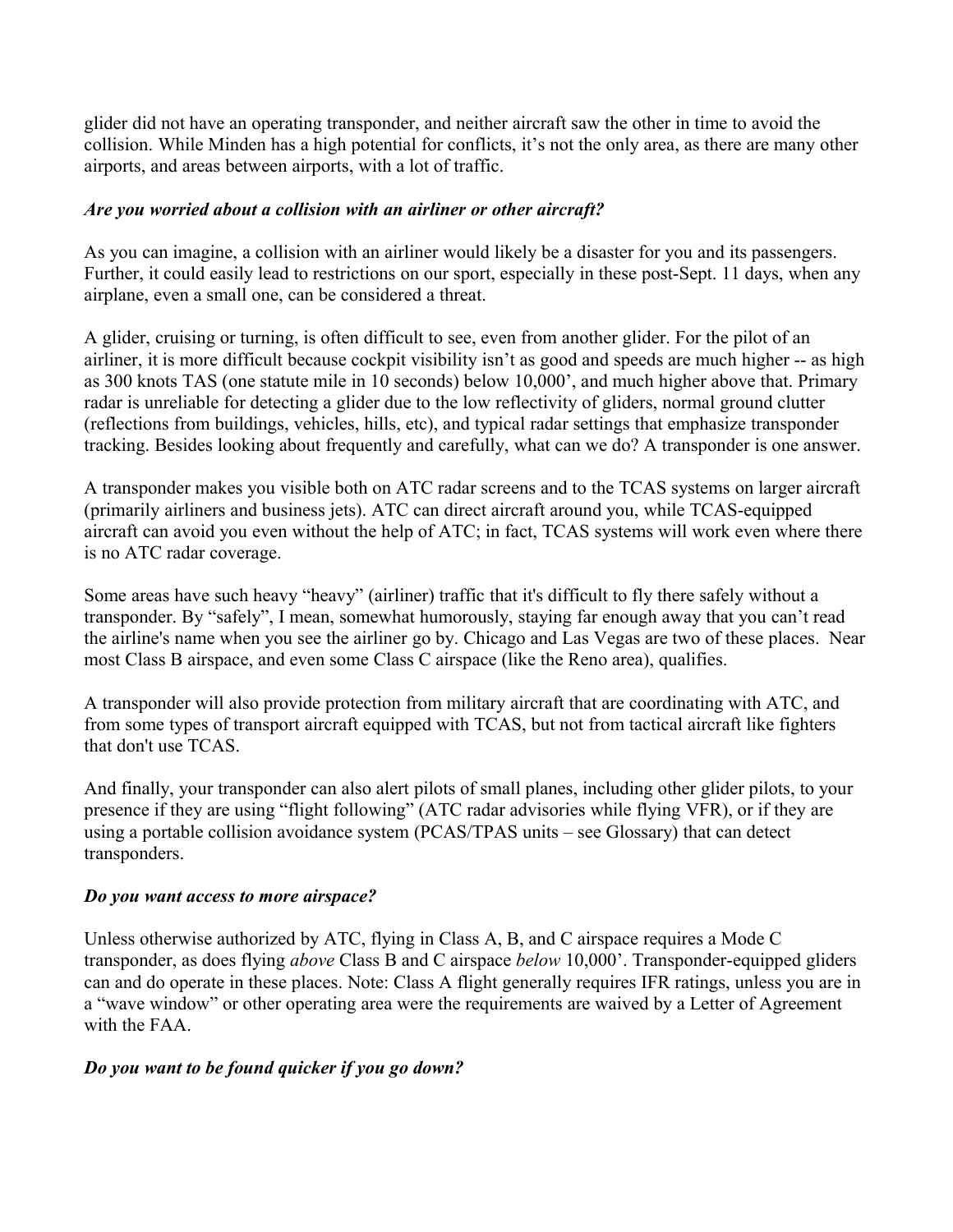Under some circumstances, ATC computer tapes can be useful in constructing the radar history of a downed or crashed aircraft. This will reduce the area that must be searched, which can speed up rescue operations considerably.

### **Transponder Disadvantages**

Transponders aren't cheap. I'll get into details in the next section, but figure on at least \$2000 to \$2500 for the hardware, plus installation costs.

Since they're mostly sold for powered aircraft, almost all transponders use power as if it's freely available -- they don't have batteries in mind as the sole power source. Power drain is also affected by how often a transponder is interrogated -- something that a pilot can't control. New models on the market since 2002 do considerably better than older ones, but many glider pilots will find that providing adequate battery power beyond the radio, vario, GPS, and flight computer they already have is an issue.

Installation can vary from easy to difficult. You have to find room for the transponder in your panel; a place for the altitude encoder behind the panel; and you'll need to install an antenna and the cable to it. You might need more battery power, and you might need a new altimeter if you plan to fly IFR.

Once installed, a transponder and encoder must be tested to ensure it meets standards, and retested every 24 months.

#### **Summary**

A transponder doesn't help you detect or avoid other traffic<sup>[1](#page-6-2)</sup> -- your own eyes still have to do that job. A transponder does help other traffic (especially passenger-carrying aircraft) detect and avoid *you*. Any aircraft in contact with ATC or equipped with TCAS will be alerted to your presence and usually be given advice (by ATC or the airplane's TCAS) about whether and how to maneuver to avoid conflicts.

The benefit of a transponder thus has a lot to do with how often conflicts between you and ATCcontrolled or TCAS-equipped aircraft might happen. If you exclusively fly close to a remote rural field where airliners are never seen at glider altitudes, a transponder is probably a waste of time and money. If you often fly near a large metropolitan area and frequently see airliners at the altitudes you fly, it's time to give serious thought to a transponder. Most of us probably lie somewhere between these two extremes, and each will have to make their own evaluation.

### <span id="page-6-1"></span>Choosing the equipment

A transponder installation consists of the transponder, an altitude encoder (most are external, a few are integral), an antenna, as well as a "large enough" battery. Your present battery might be acceptable, but some pilots will have to enlarge it or add another one.

### <span id="page-6-0"></span>**Transponder**

<span id="page-6-2"></span><sup>1</sup> PCAS units WILL help you do that – the last section covers them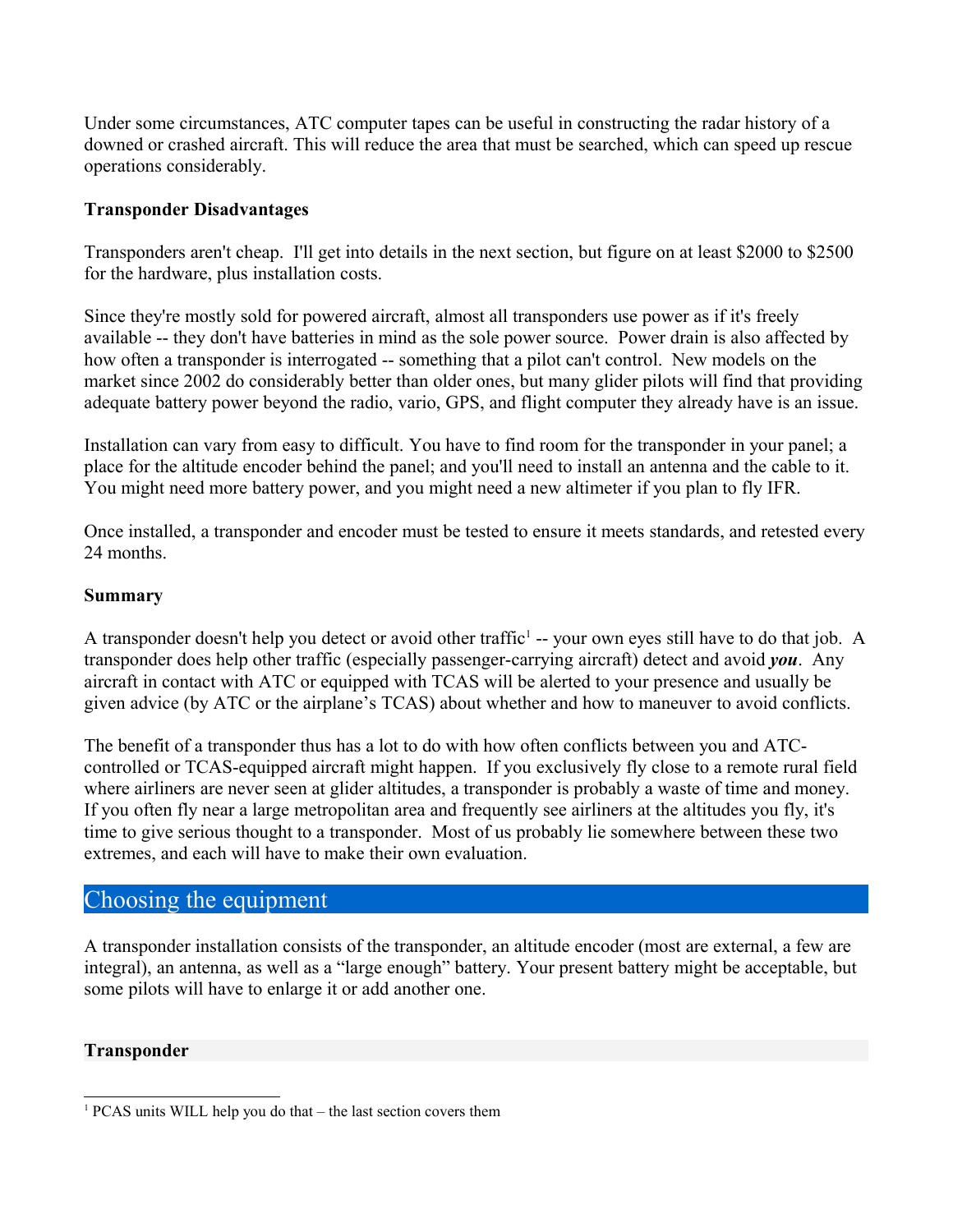As of this writing there are several suitable units for gliders that are certified and sold for use in the USA. Other units are available in Europe that are attractive, but are not certified or sold for use in the USA.

The Trig TT21 is currently the most attractive unit (Jan. 2010), though it is new and not many are in use compared to Becker and Microair units. All these units mount in a standard 2.25" cutout, are relatively short at about 7"-8", and have low current drain compared to other units. They work over a wide input voltage range of about 10-30 volts, so a standard 12-volt battery pack has sufficient voltage (a 14 volt pack is not needed). Each has an LCD to display the code setting, encoder altitude reading, and a number of other values.

NOTE: specifications can and do change, so use a current data sheet, and consult the dealer or manufacturer for the latest information.

### **What output power should I get?**

Transponders are available in two "altitude ranges":

- for a maximum altitude below  $15,000$ : power rating under  $\sim$ 175 watts
- for a maximum altitude above  $15,000$ : power rating above  $\sim$ 200 watts

The power rating numbers aren't exact, because the rating is at the *antenna*, not the transponder output.

The TSO certification requires a somewhat higher power output and reply rate for operation above 15,000 feet. Practically speaking, the units are otherwise identical. Most glider pilots that don't exceed 18,000 feet except in a "wave window" opt for the 15,000' rated unit to save money and power. If you intend to fly IFR in Class A airspace outside of a "window", the 250 watt version would be a better choice.

### **Here are units typically installed in gliders:**



**Trig TT21 Mode S Transponders**

130 watts nominal output power - TT21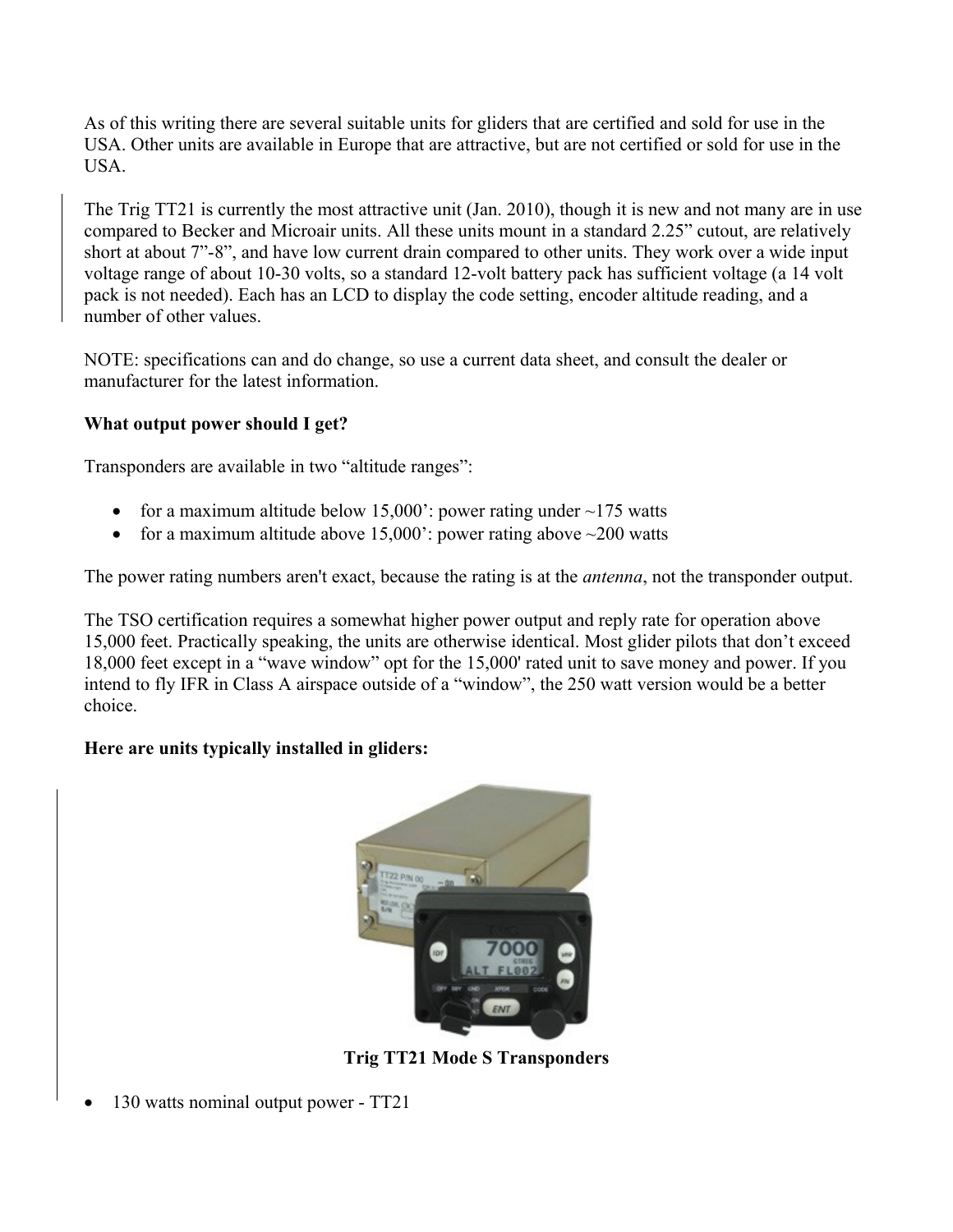- Rated operating altitude to 15,000 feet
- Integral altitude encoder
- separate control head and remote transponder
- Maximum current drain about 0.30 amps on 12 volts *including* encoder
- Price: about \$1900 from dealers (Jan. 2010)
- 250 watts nominal output power TT22:
	- Rated operating altitude to 35,000 feet
	- Integral altitude encoder
	- Maximum current drain about 0.36 amps on 12 volts *including* encoder
	- Price: unknown (Jan. 2010)



**Becker ATC 4401 Mode C transponder**

- 175 watt output power (ATC-4401-175):
	- Rated operating altitude to 15,000 feet
	- Maximum current drain about 0.44 amps on 12 volts (not including an encoder)
	- Encoder required for Mode C operation
	- Price: about \$1900+encoder from dealers (Dec. 2007)
- 250 watt output power (ATC-4401-250):
	- Operating altitude to 50,000 feet
	- Maximum current drain about 0.55 amps on 12 volts (not including an encoder)
	- Encoder required for Mode C operation
	- Price: about \$2100+encoder from dealers. (Dec. 2007)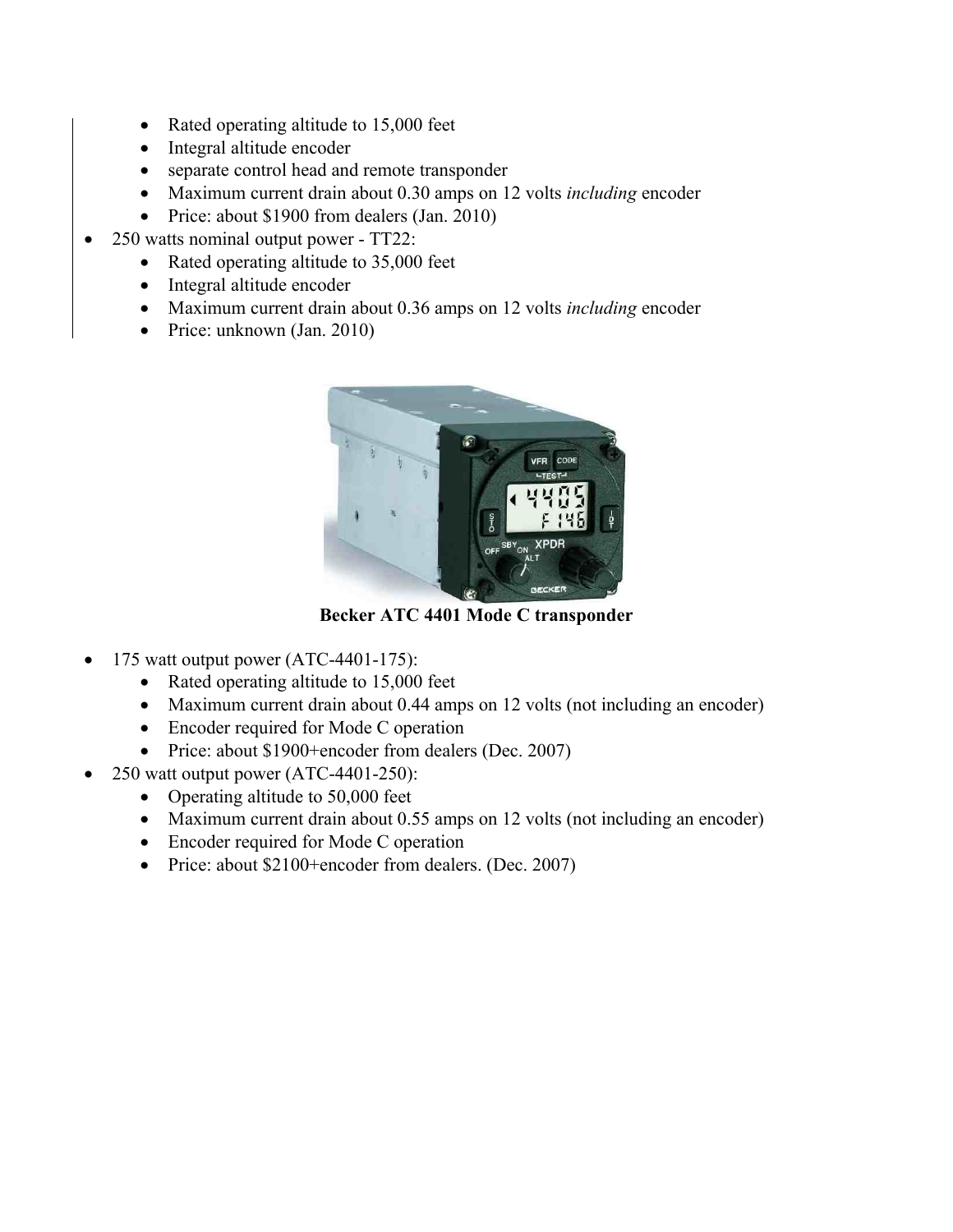

### **Microair T2000 Mode C transponder**

- 200 watt output (nominal)
- Operating altitude to 35,000' (perhaps more data sheet is incomplete)
- Maximum current drain about 0.46 amps on 12 volts (not including the encoder)
- Encoder required for Mode C operation
- Price: about \$1900+encoder from dealers (Dec. 2007)

### **Units typically NOT installed in a glider**



**Garmin GTX-320A Mode C transponder and similar units**

"Airplane" units by Bendix, Garmin, Narco, etc, are generally too big and too power-hungry to be desirable, and the cheaper units don't have the encoder readout and other features of the new designs. Specifications for the Garmin (pictured):

- Current drain:  $1.0+$  amps at 12 volts
- Panel size:  $6.3$ "W x  $1.7$ "H ( $8.2$ " deep)
- Weight: 2.2 lbs (0.5 lbs more than the Becker)
- Encoder required for Mode C operation
- Price: about \$1350 from dealers (Dec. 2007)

### **Mode S transponders**

Mode S transponders look better on paper, compared to the Mode C units. Typical features are:

- 1. lower power drain compared to similar Mode C units
- 2. an encoder is built into the transponder, eliminating the purchase, mounting, and wiring of a separate encoder
- 3. support of "ADS-B out"
- 4. reception of TIS (Traffic Information Service see below)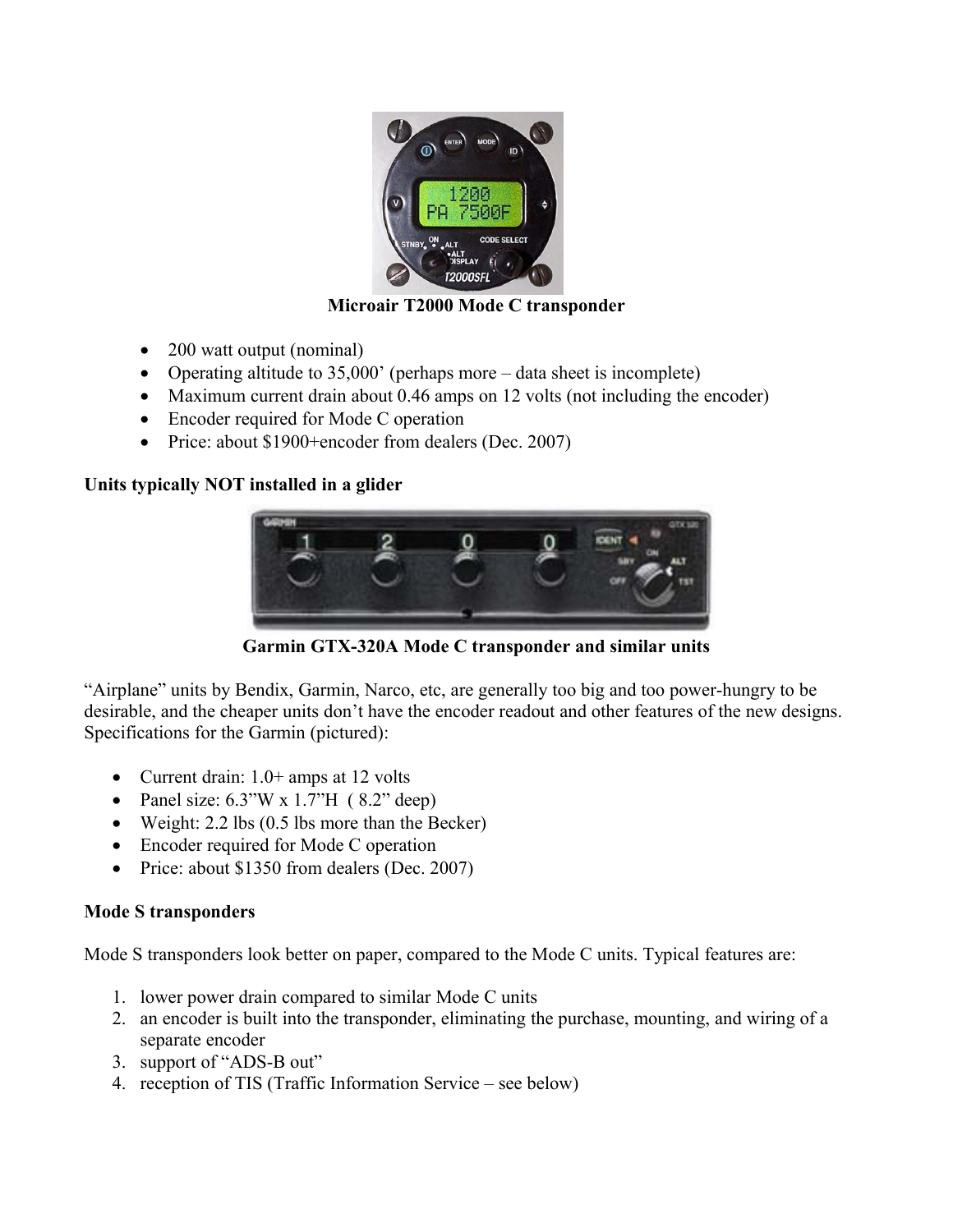The Trig TT21 has all of these, and a remarkably low price  $(\sim 1900 \text{ Jan } 2010)$  besides, making it not just the favored Mode S transponder, but as cheap as the older Mode C variety. The Becker BXP6401 is another "glider friendly" Mode S unit currently available in the USA. It does require an external encoder, but works with the TIS. It's current drain in operation will be slightly less than the Becker ATC4401 (Mode C unit) in low traffic areas, but perhaps as much as 0.3 amps less in areas with lots of radars and traffic (~\$2900+encoder, Jan 2010).

The Filser TRT800H and Garrecht VT-01 UltraCompact Mode S transponders are also attractive, at least on paper, because they have a built-in encoders (but no ES or TIS capability), and perhaps lower power consumption than the Becker BXP6401. Only the VT-01 seems to be available in the USA (Jan 2010). You may need to contact the Filser directly about availability of their transponder.

The TIS system provides position data of transponder-equipped traffic near your aircraft, but is only available within a 55 nm radius from about 125 sites in "busy" locations (see a map on the Garmin website: www8.garmin.com/aviation/tis.jsp). Weather radar images are also transmitted by the TIS.

Besides the TIS capable Mode S transponder, a display is required to see the data. This can be a Garmin 396 (~\$1800), or an even more expensive multifunction display. The FAA is shutting down about 20 TIS sites over the next few years, and it's not clear what their 5 to 10 year commitment to the remaining TIS sites will be. Eventually, the service will be taken over by the ADS-B system.

For pilots that routinely fly in the TIS covered areas, the traffic information and the radar images might make a Mode S transponder and display worth the extra cost. If you also fly your glider in Europe, you'll need a Mode S unit to do so.



### <span id="page-10-0"></span>**Encoder**

Typical encoders are about half the size of a medium pocket book, are powered by the sailplane's battery, and connected to the static system and the transponder. Inside the box, a well-insulated, temperature stabilized, solid state pressure sensor measures the static pressure, then other circuitry converts the sensor voltage to a digital altitude signal with 100 foot increments. The digital signal is sent to the transponder, which adds this data to the reply it transmits when interrogated by the ATC radar.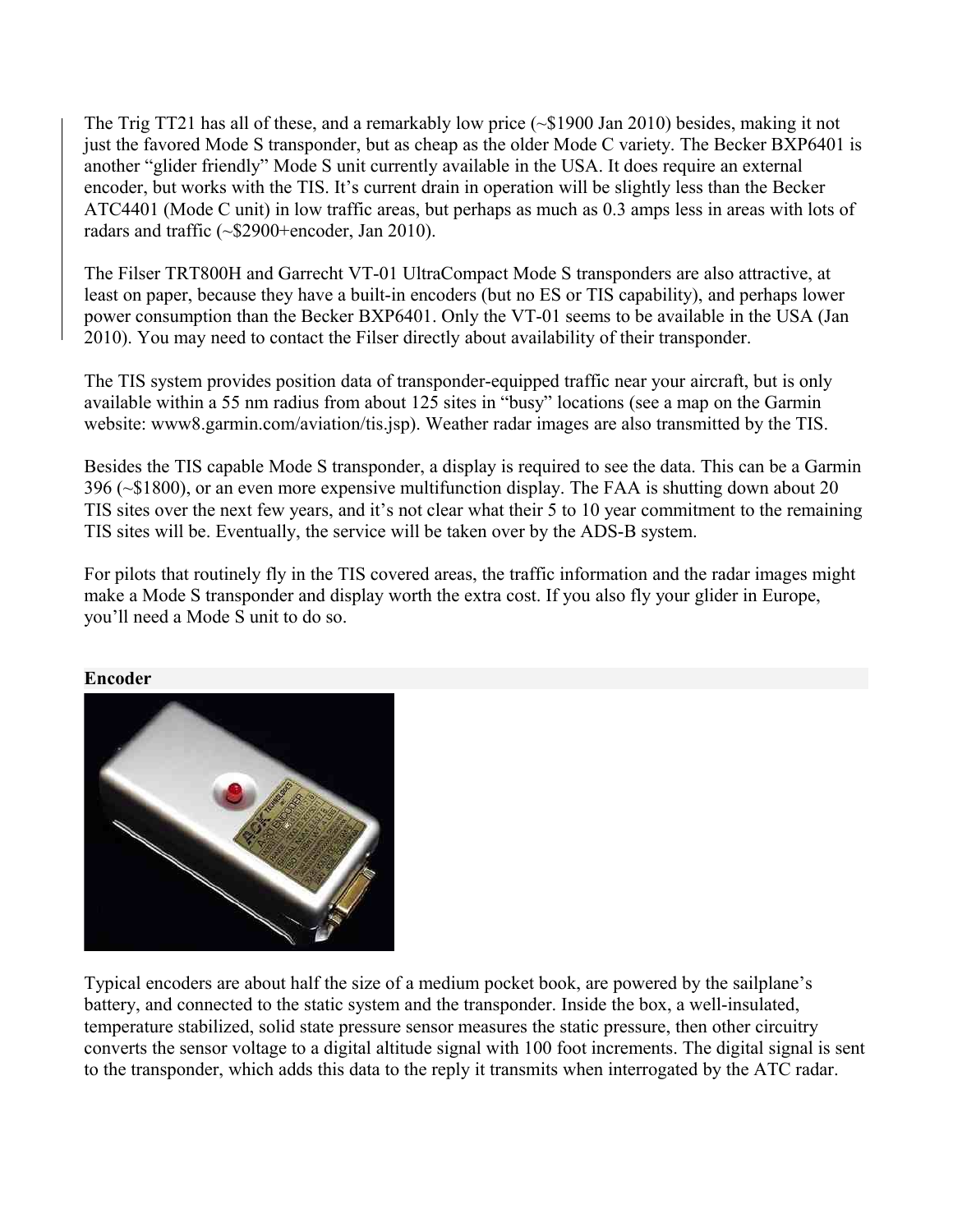Encoders are available with maximum altitudes from 20,000' to far higher than a sailplane has gone. The typical temperature range is  $-4^{\circ}$  F to  $+131^{\circ}$ F, sufficient for most people's summer thermal and winter wave flying. A 30,000' unit is the minimum recommended, as there is little cost savings for lower altitude units.

The encoder circuitry itself doesn't consume much power, but the heater that temperature stabilizes the pressure sensor does. Typical units draw about 300-500 ma during warm-up, then drop to about 80-100 ma after a few minutes. Operating current will be greater in cold temperatures as the heater works harder. Here are the factory figures and typical dealer prices for some popular units:

| <b>Altitude Encoder Characteristics</b> |                     |                |  |  |  |  |
|-----------------------------------------|---------------------|----------------|--|--|--|--|
| Encoder Model                           | Ma at $-4^{\circ}F$ | Typical dealer |  |  |  |  |
| $(30,000'$ units)                       |                     | price          |  |  |  |  |
|                                         |                     | (12/2007)      |  |  |  |  |
| Ameri-King AK-350                       | $\sim$ 240          | \$165          |  |  |  |  |
| <b>ACK Technologies A-30</b>            | $\sim 90$           | \$240          |  |  |  |  |
| Trans-Cal SSD120-30A                    | $\sim 400$          | \$240          |  |  |  |  |
| Microair EC2002                         | $\sim 100$          | \$285          |  |  |  |  |



Rod antenna Blade or Fin antenna

Most glider manufacturers now provide technical bulletins for transponder antenna installations in their gliders. The antenna is a critical part of the system, so get those bulletins and follow them for your best chance of a successful installation.

There are basically three types of antennas, two of which require a ground plane (typically, a 6"-12" diameter thin metal sheet), and an internally mounted type that doesn't require a ground plane. The following advice may help pilots whose gliders do not have factory approved installations.

#### <span id="page-11-0"></span>**Antenna**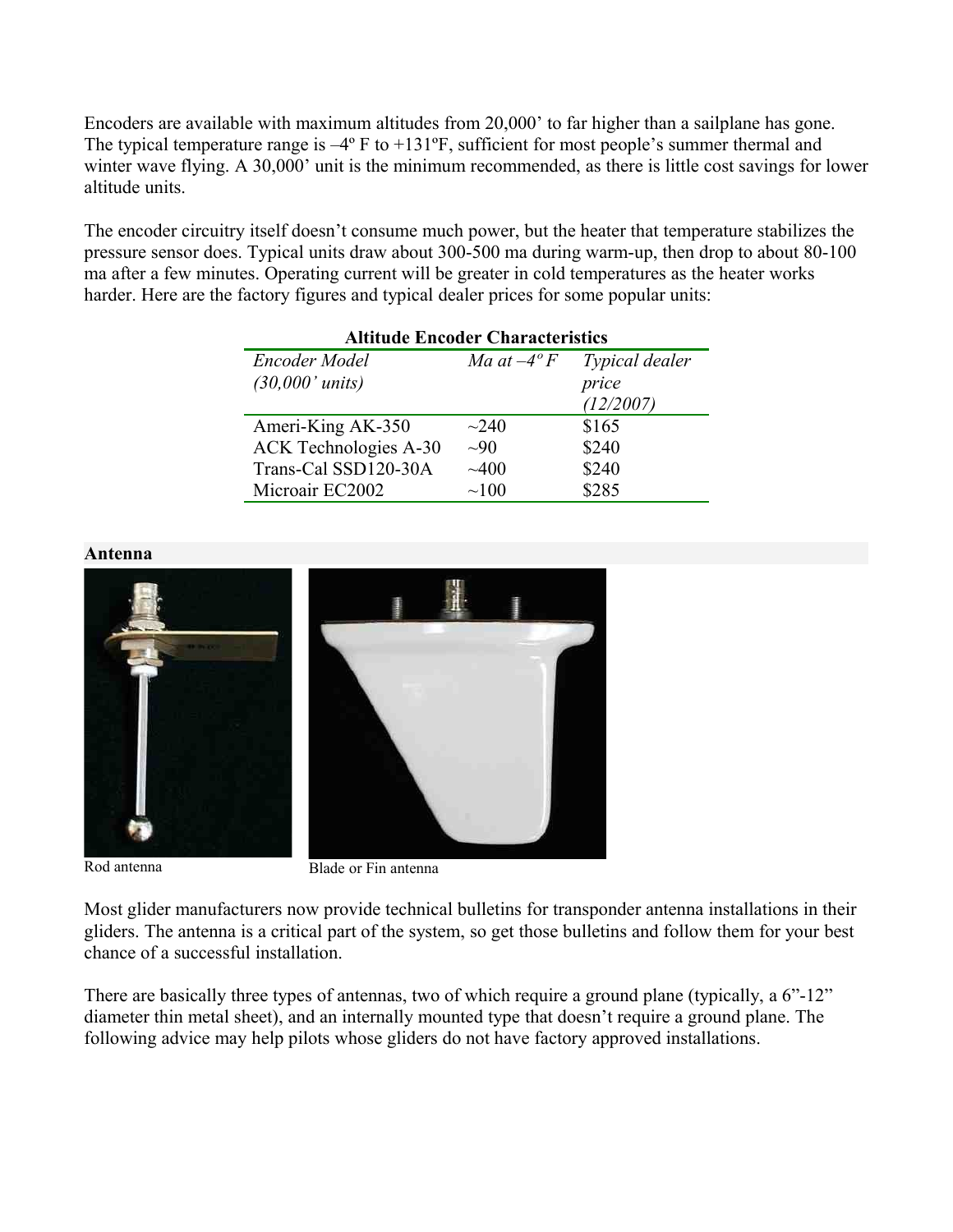| <b>Antenna Characteristics</b> |                              |                       |                 |                             |             |  |  |  |
|--------------------------------|------------------------------|-----------------------|-----------------|-----------------------------|-------------|--|--|--|
| Type                           | Mounting                     | Ground<br>plane req'd | Drag            | Damage<br><i>possible?</i>  | Cost        |  |  |  |
| Rod                            | External/internal<br>bolt-on | Yes                   | Very small      | Likely only<br>to antenna   | \$40-\$60   |  |  |  |
| Blade/Fin                      | External bolt-on             | Yes                   | Even<br>smaller | Might<br>damage<br>fuselage | \$140-\$160 |  |  |  |
| Dipole                         | Internal with<br>adhesive    | N <sub>0</sub>        | None            | No                          | \$80-\$90   |  |  |  |

Which antenna is best for you depends mainly on where you want to mount it, and that depends on your trade-offs between health concerns, signal distribution, antenna/fuselage damage potential, and mounting access.

While the transmitting power of a transponder is rated at a relatively high 150-250 watts, the transmissions are very short, making the average power less than a sailplane radio when it is transmitting. It's not easy to determine the health risk, since there is little documentation about the health effects of the transponder signal. The usual recommendation is at least 6' from the pilot, or to provide shielding if it's closer. Metal and carbon fiber gliders can provide this shielding if there is structure between the pilot and the antenna, but fiberglass gliders will not. Some pilots have used the antenna on the glare shield or near their feet without apparent ill effects.

Mounting the antenna on the bottom of an aircraft (the usual recommendation) gives it the "best" signal distribution, but the antenna has been successfully used inside the tail boom on fiberglass gliders, on top of the turtle deck or the tail boom, in the nose of the glider, and on top of the glare shield. Ideally, the antenna will be mounted so it isn't susceptible to damage when the fuselage is moved from/into the trailer, during rigging, or by careless bystanders, outlandings, and gear-up landings.

### <span id="page-12-0"></span>**Battery**

The power requirements of the typical Mode C transponder can exceed the total of the radio, vario, and GPS, though a PDA-based flight computer might draw as much, so you must ensure the battery capacity is adequate. This section assumes you are using the usual sealed lead/acid battery that most gliders have.

Will you need a 14-volt battery? No! Some pilots, usually those with really old radios, use 14-volt batteries. The new transponders use "switching" style power supplies and operate properly over a wide input voltage range of at least 10 to 30 volts. So, if you are using a 14 volt battery, you can continue to use it. The only advantage to using a 14-volt battery for the transponder will be a 15% reduction in the current required.

### *Likely battery solutions:*

The absolute minimum is a single 12 volt, 7 amp-hour (AH) battery in new condition with the standard Mode C transponders. That will be barely enough to power the typical glider with one of the Becker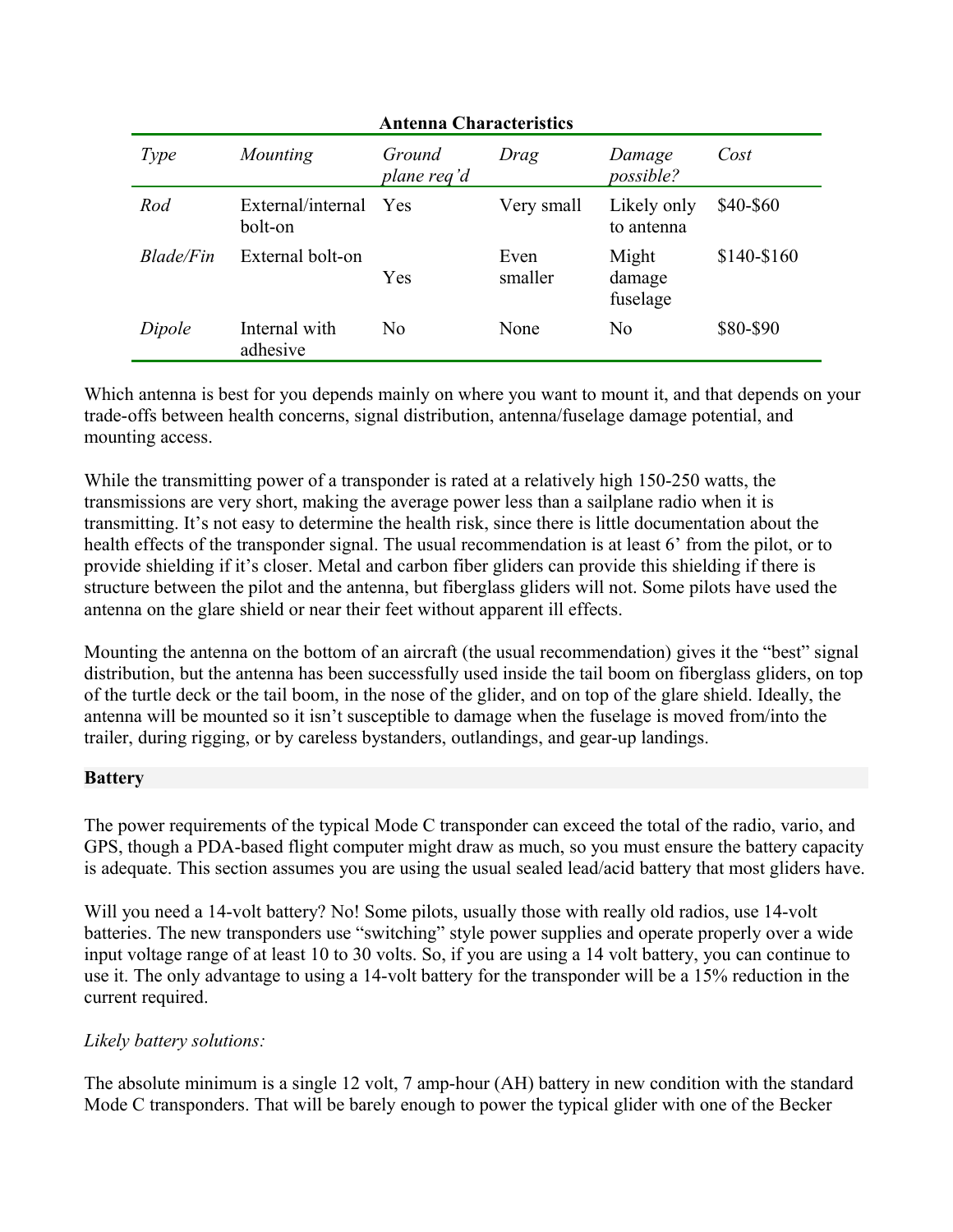Microair, or Trig transponders continuously for about 5-6 hours (the Trig somewhat longer) in warm conditions, in addition to the radio, vario, and GPS. You'll have to charge it after every flight and buy a new battery every couple of years as it loses it's peak capacity, but that might be the easiest, cheapest solution for your glider.

There are a few higher capacity batteries are the same size, and even one or two even higher than those that fit the same footprint, but are taller. These may be good options it they fit in your battery box.

A more practical solution, if you have the room for it, will be the original battery for the original instruments, and an additional 7 AH battery (bigger if you can manage it) for the transponder, giving an operation time of about 10 to12 hours in warm conditions, and about half that in cold conditions when the battery is a few years old. You'd have the "oomph" for longer flights, you might not have to charge after every flight, and your batteries won't need replacement as often.

If you use Trig TT21 (and perhaps the Garrecth VT-01, or other Mode S transponder), the power drain should be low enough that even a 4 amp-hour battery would be adequate - not ideal, but adequate for 8- 10 hour flights in cold weather. At a size that is 40% less weight and volume than the usual 7 amphourbattery, almost everyone should be able to mount a battery just for the transponder, if needed.

### *Determining your actual capacity requirements:*

If you've decided increasing your battery capacity is worthwhile, you'll need to determine how much current you are using now. If you've already decided to you will use a separate battery for the transponder and encoder, you'll just need the current values for the transponder and encoder from the specification sheets or installation manuals. Other factors are the length of your flights, battery lifespan, and how frequently you want to charge the battery. Temperature is also important, as the cold in high altitude waves or winter soaring reduces nominal battery capacity 20% at 32º F, and 40% at 0º F.

To measure the current your glider uses now:

Put a 0-500 ma or 0-1000 ma meter in series with the battery lead.

Turn on all equipment that will is normally used in flight, except the motor controller in a powered sailplane.

Read the current.

Add 10% for radio transmissions and more vario audio volume while flying.

Or, add it up if you don't have the glider handy, like a new one on order: Soaring computer, vario, flight recorder, radio, etc, but not the motor controller in a powered sailplane. Then…

Add in the transponder and encoder current requirements.

Decide on the maximum flight duration, assuming an "always on" transponder.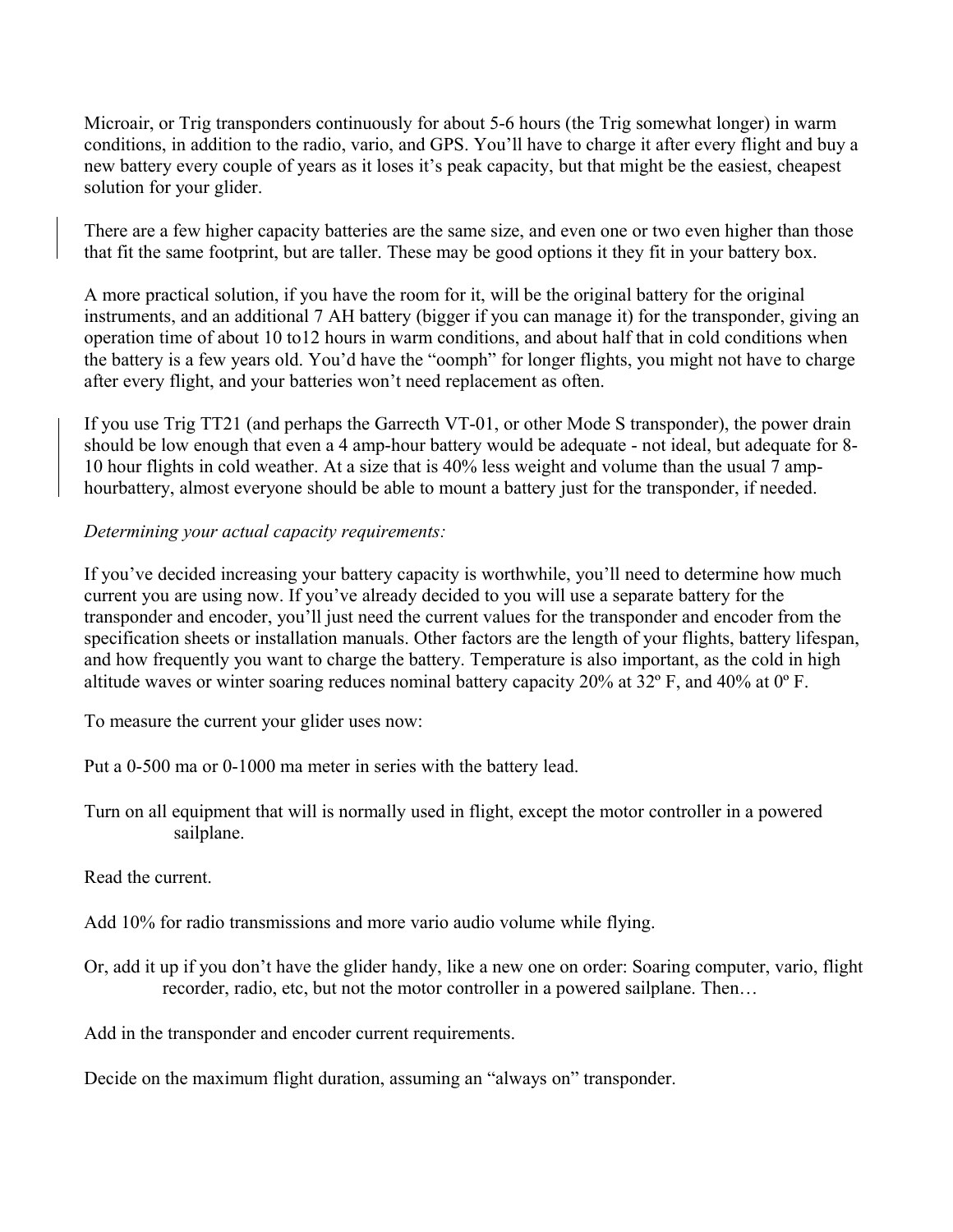- Pick your "Cold Weather Factor": 1.0 for 60° F and up, 1.25 for 32° F, 1.7 for 0° F (batteries don't deliver their full capacity when cold).
- Minimum capacity required  $=$  (total equipment current in amps) x (duration in hours) x (cold weather factor)

### *Other capacity factors:*

How many years do you want the battery to last? At least double the minimum size for optimum lifespan.

How often do you want to charge the battery? Multiply the minimum size by the number of flights you want per charge.

### *Can't figure out how to install enough batteries?*

Each glider type poses a different challenge – consult with the dealer, the factory, and especially with other owners of your type.

- 1. There are larger capacity batteries (8 to 9 AH) now available that fit the same space as the typical 7 AH battery (and other common sizes, too). This is the cheapest and easiest way to get more capacity.
- 2. If your battery mount will accept a taller battery, you can get a 10.5 AH battery in the same "footprint" as your original battery.
- 3. You may be able to use solar cells to extend capacity sufficiently. Some gliders can be ordered with them, or the cells obtained from the factory, the dealer, or the manufacturer of the cells for retrofitting. With typical instruments plus transponder drawing around 0.8 amps, you will need solar panels delivering 0.4 amps average for a meaningful (50%) increase in duration. The solar panel will need to be rated at about 0.8 amps to compensate for poor alignment with the sun while flying, and time in the shadow under clouds. Cost will be in the \$500-\$1000 range, unmounted, for the typical small, high efficiency, flexible panel used on gliders. Cheaper panels are significantly larger, rigid or both.

### *What about using Lithium or Nickel-metal hydride batteries?*

Lithium batteries are potentially more dangerous than sealed lead-acid batteries (SLA) – remember all the laptop battery recalls? So, DON'T cobble up a Lithium battery for your glider! **IF** you can find a 12 to 14 volt, commercially produced lithium battery pack, **AND** rated for operation to 18,000' (or your highest operating altitude) **AND** with a matching charger, **THEN** you might consider using it. I couldn't find any that met all these conditions (Dec. 2007), the best matches I could find cost several hundred dollars, and they wouldn't fit a standard glider battery mounting.

Nickel metal hydride (NiMH) batteries pose a lower potential hazard and are cheaper than lithium batteries, but still much more expensive (3 to 5 times) than sealed lead-acid batteries of the same capacity. I'm not aware of any NiMH "drop-in" replacement for the ubiquitous 12 volt, 7 AH, SLA battery, so you would have to make your own battery pack from individual cells and obtain a proper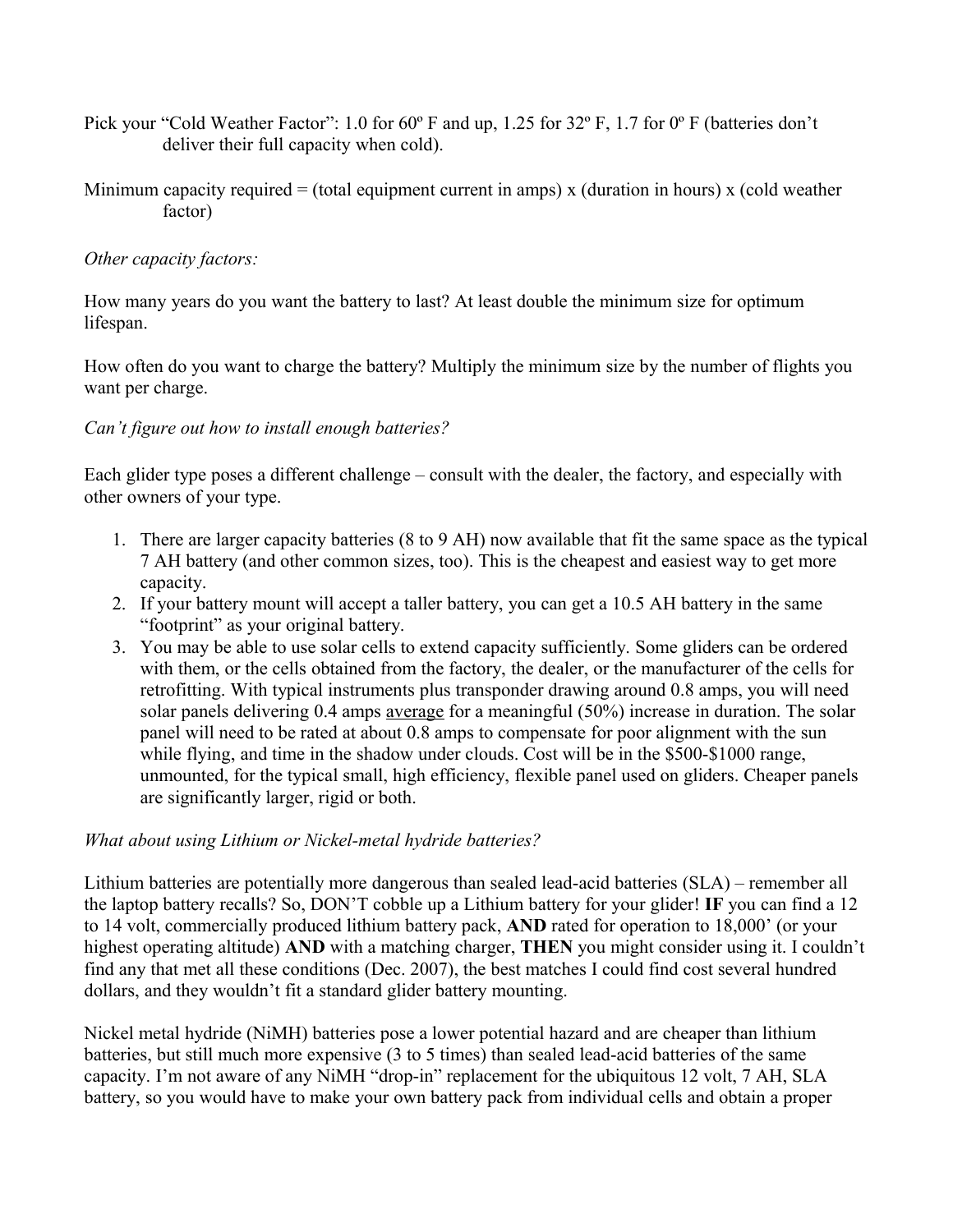charger for it (NOT one for an SLA battery). The cells aren't the best fit in a rectangular battery box, so the additional capacity over a "high capacity" SLA battery of the same size might not be as much as it seems it should be. Finally, the self-dischargre rate for some NiMH cells is quite high, typically about 20% per month, compared to about 3% for SLA batteries.

For lithium batteries, I think the risk and cost are too high to be worth the increase in capacity; the NiMH battery cost and (perhaps) the high self-discharge rate make it unattractive for most pilots. Better to increase the capacity with a higher capacity battery, add another battery box, or add solar panels.

There is a feature of all these transponders that might make it possible to find a suitable, commercially manufactured NiMH battery, possibly even a Li battery (I still don't recommend one). Their 10 to 30 volt input range means you don't need to use a 12 volt battery *as long as you use for only the transponder*. Is it worth the trouble to have a separate battery, switch, fuse, wiring, and charger for the just the transponder? I don't think so, as it definitely doesn't meet the "KISS" principle, and leaves more room for errors than putting in sufficient lead-acid batteries.

### *Can I turn the transponder off to save the battery?*

FAR 91.215(c) requires aircraft with a properly functioning transponder to operate it at all times while flying. We all know that some transponder-equipped sailplane owners conserve their battery by using the transponder only in areas where traffic is heaviest, and there have been no official reprimands so far. This is better than having a dead battery later on in the flight, when a transponder might be most useful, and being without a radio and other instruments. The best solution is still to have enough capacity to last more the entire flight.

### <span id="page-15-1"></span>**Altimeter**

Unless you stay out of airspace where Mode C is usually required for gliders (Class A outside a wave window, B, and C), you might need a new altimeter that can meet the requirements of FAR Part 43 Appendix E. Generally, however, this only applies to IFR operations.

If your present altimeter isn't sufficiently accurate, your best bet is to replace it with a 3.125" face, TSO'd unit having the altitude range you are interested in. The 2.25" units and non-TSO'd 3.125" units are much less likely to meet the requirements initially or hold their calibration over the years.

#### <span id="page-15-0"></span>**Installing the equipment**

Be sure to follow the normal procedures for installing new equipment in your glider. As usual, this will vary depending on its certification. A weight and balance calculation is particularly valuable (and required in any case) if you add or change the batteries.

### *Transponder*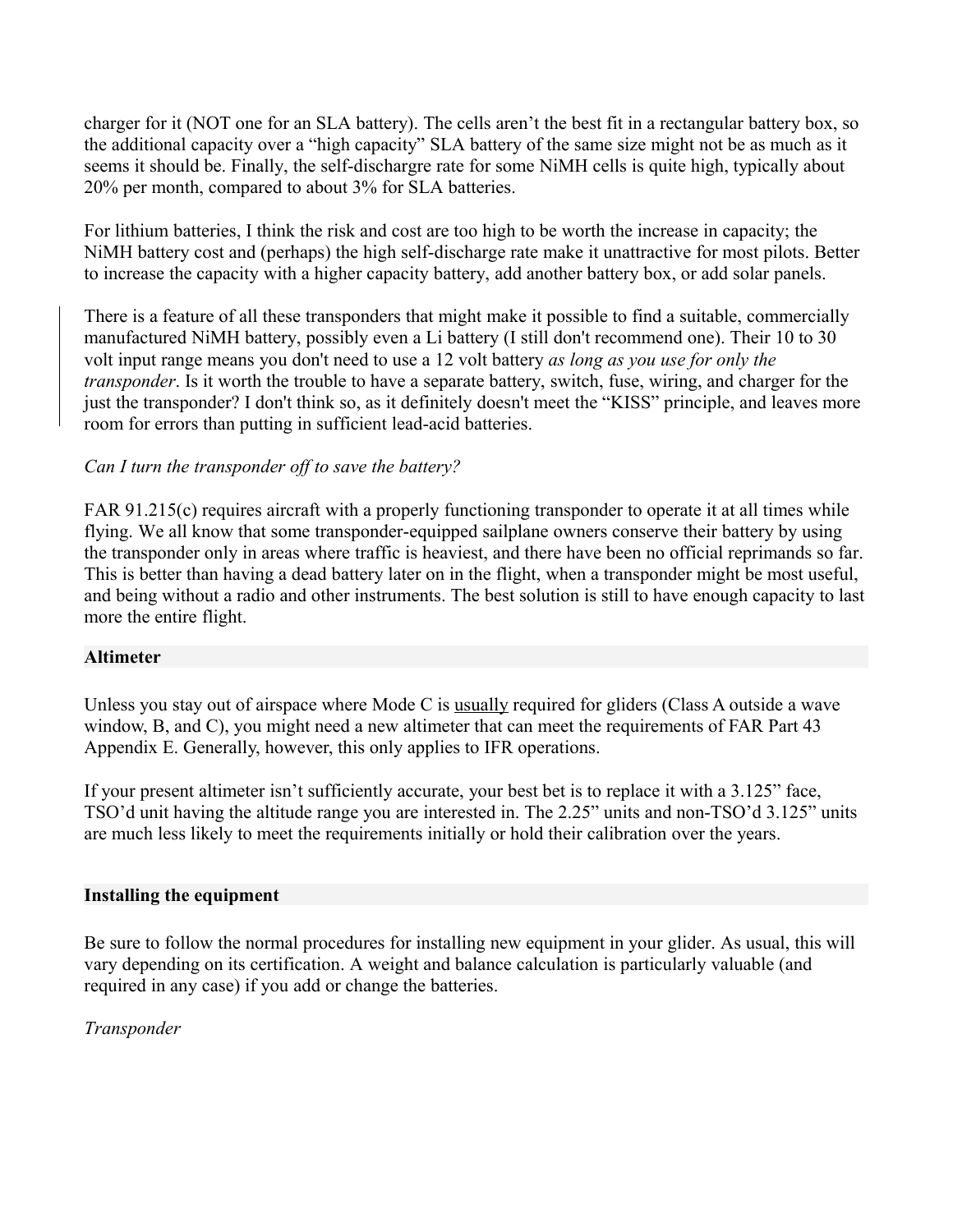Most gliders will have the panel space for a  $2\frac{1}{4}$ " transponder, though some might have to remove a seldom used instrument. The main issue for some gliders, like the DG series, is the depth behind the panel may not be sufficent, except in one particular spot on the panel or pedastal.

In extreme cases, pilots have mounted units on top of the glare shield when visibility wouldn't be affected much.

### *Encoder*

The encoder is small enough that a mounting place can usually be easily found under the glare shield behind the panel. Its adjustments will be used at most every two years, so good access isn't needed. The required connections are the flexible tubing to the static system and the electrical cable to the transponder. If the transponder doesn't provide power to the encoder, separate connections to a fuse, switch and battery will be required. Note that the altimeter must also be connected to the static system, and not cockpit static.

### *Antenna*

Mounting considerations were covered in the "Choosing the Equipment" section. With the location already selected, the actual mounting is straightforward, but running the coaxial cable can be tedious. If you are ordering a new glider, order it with the cable and antenna installed, even if you aren't planning on a transponder initially. Ensure the installation manual is followed carefully. In particular, use proper coaxial cable with good connectors for the antenna lead. The high frequency (1090 MHz) requires a better cable than our lower communications frequencies (123 MHz) to avoid substantial power loss.

A bottom-mounted antenna can be placed in the upward curve of the fuselage a short distance behind the landing gear doors, which allows most gliders to avoid these problems. A rod style antenna will bend before causing damage to the fuselage, but the stiffer fin/blade style probably won't. Some pilots make the bottom-mounted rod style antenna easily removable, but then there is the possibility of forgetting to attach it (the transponder won't work, of course, and the transponder could be damaged).





Rod antenna behind gear Blade antenna just behind wing

Good access to the mounting area will make it easier to route the coaxial cable and install the ground plane, if required. The actual "bolting on" of the antenna is easy once these are done. Mounting it in the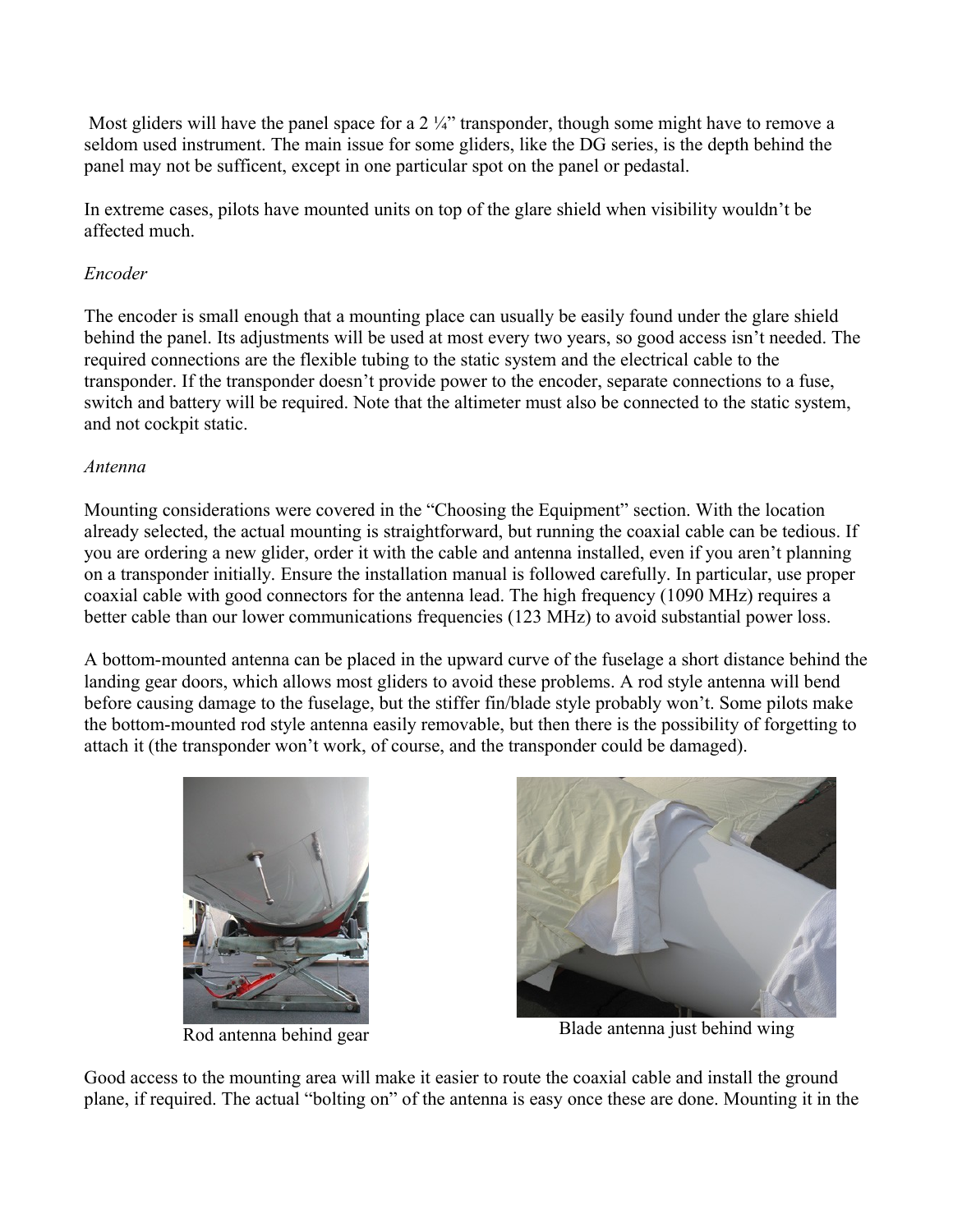front of the cockpit is easy, but exposes the pilot to more RF radiation (the position of the ground plane helps in this case) and the battery in this glider partially shields the antenna from receiving/sending signals towards the right side.





Rod antenna and ground plane mounted under thigh area Ground plane removed from antenna

Contact your dealer or manufacturer first, as the antenna problem may already be solved; next, ask other owners of your model of glider locally or on an owners newsgroup. A posting on the newsgroups (rec.aviation.soaring and others) will often bring a solution. If you do come up with a good solution, please pass it on to your dealer for the next pilot!

### <span id="page-17-0"></span>**Testing the installed system**

This is a simple procedure for VFR aircraft, taking less than an hour and typically costing \$50-\$100.

If you will be flying IFR (as some glider pilots do), then you must adhere to the more stringent requirements of Part 43 Appendix E. My shop said this adds \$200-\$250 beyond the VFR testing, as these additional tests are required (his estimates were based on airplane experience):

- Static system: moisture, restrictions, and leakage
- Altimeter: scale error, hysteresis, after effect, friction, case leakage, and barometric scale error to the maximum desired altitude
- Encoder: agreement with the altimeter to the same altitude
- Transponder: correct transmission of the encoder altitude signal

The most important test is done while you are flying: contact ATC, and ask them if your transponder is displaying properly. This check is cheap, easy, can be done any time you fly, so you should do it several times a year. If ATC can't detect you, you need to determine why, as you may have an equipment or procedural problem.

### *Continuing maintenance requirements*

FAR 91.413 requires testing of the transponder (including the encoder, if used) every 24 months to ensure it still meets the standards, or its use is not allowed. Again, for VFR use, quick, easy, and cheap.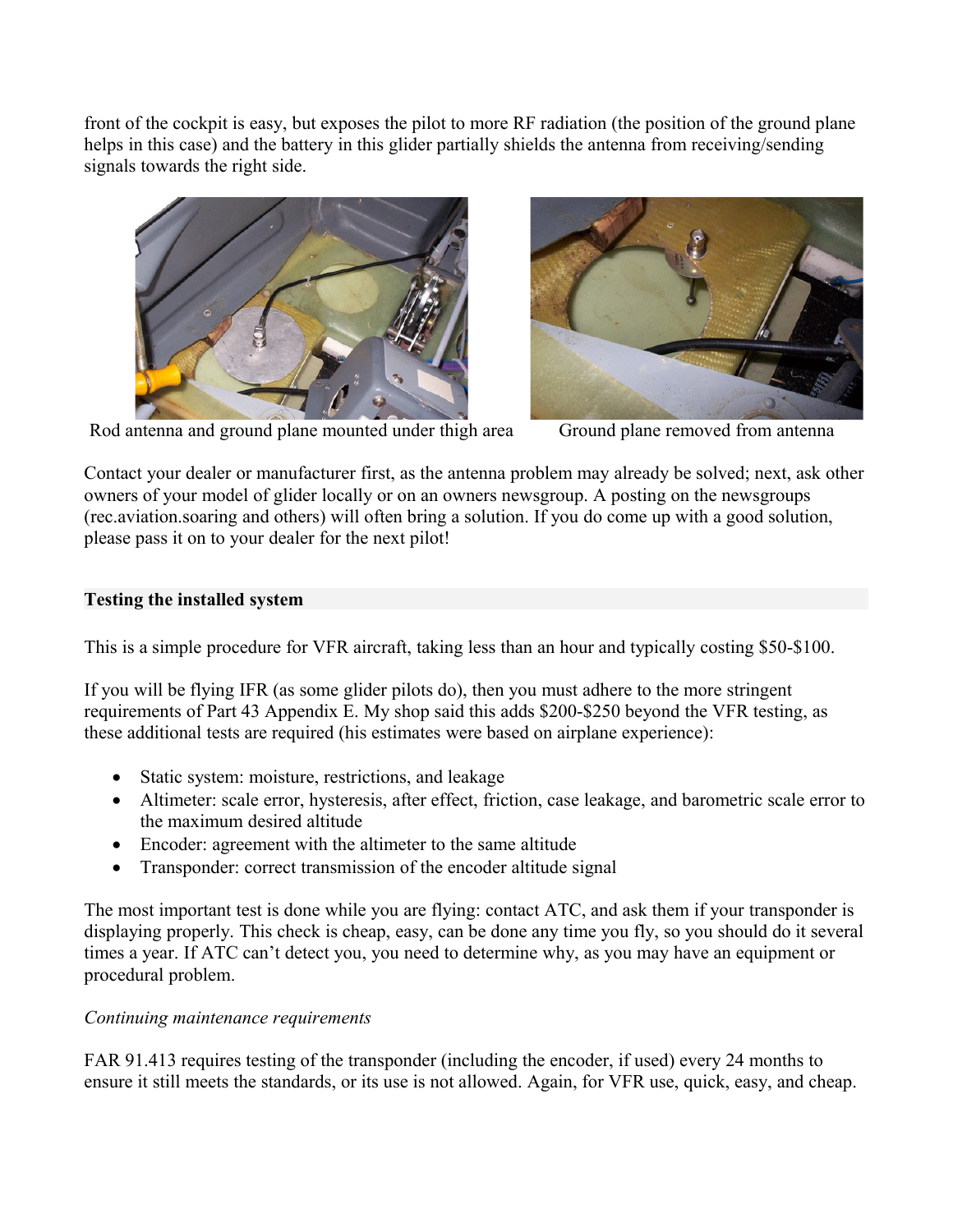# <span id="page-18-1"></span>Using the transponder

Transponders are easy to operate, though proper use requires some knowledge that airplane pilots usually have, but glider pilots usually don't. The basics are covered in AIM 4-1-19 (Transponder Operation). The AIM is available as book or CD from the local airport or catalog dealers, or you can get the specific section from FAA website [\(www.faa.gov/ATpubs/AIM\)](http://www.faa.gov/ATpubs/AIM). The following are the basics, but the specifics will vary a bit with your equipment and the area you fly.

### <span id="page-18-0"></span>**Standard transponder controls:**

- Mode selector
	- $\circ$  Off: unit is off
	- o Standby: warm up with no transmissions
	- o On: unit replies to interrogations but without the altitude information
	- o Altitude: the replies include altitude information from the encoder
- Code selector: Changes the transmitted code (older units); changes the standby code (newer units)
- Ident: pressing this button makes your blip easily identifiable by brightening it on the controllers radar display

Typical displays are:

- Active code: the code being transmitted
- Reply indicator: flashes when the unit is replying to interrogations
- Encoder altitude: shows the pressure altimeter that the encoder is reporting

Study the transponder manual carefully, as each model will implement these features a little differently, and all have additional features.

### <span id="page-18-2"></span>**When you are ready to fly**

- Select Standby when you are on the flight line as part of your pre-takeoff checklist. Confirm that the transponder code displayed is 1200, for VFR flying. Local agreements with ATC may allow/require a different code (Reno area pilots generally use 0440).
- Select On (if you don't have an encoder) or Altitude (if you have an encoder). If you were flying from a towered field, you would generally only do this after takeoff to avoid confusing reflections to ATC radar.
- Continue to use "see and avoid" even with your transponder in operation. Other gliders and most smaller airplanes are NOT under the control of ATC and do not have TCAS. Transponders operate "line of sight" so even aircraft operating in contact with the ATC system might not be warned of your presence if a ridge blocks the radar beam.
- If practical, leave the transponder on the entire flight. Some pilots do conserve the battery by using the transponder only in areas where traffic is heaviest, and there have been no official reprimands so far. This should be considered a "work-around" until you can improve your battery duration
- Turn off the transponder immediately after landing to preserve the hard-working battery.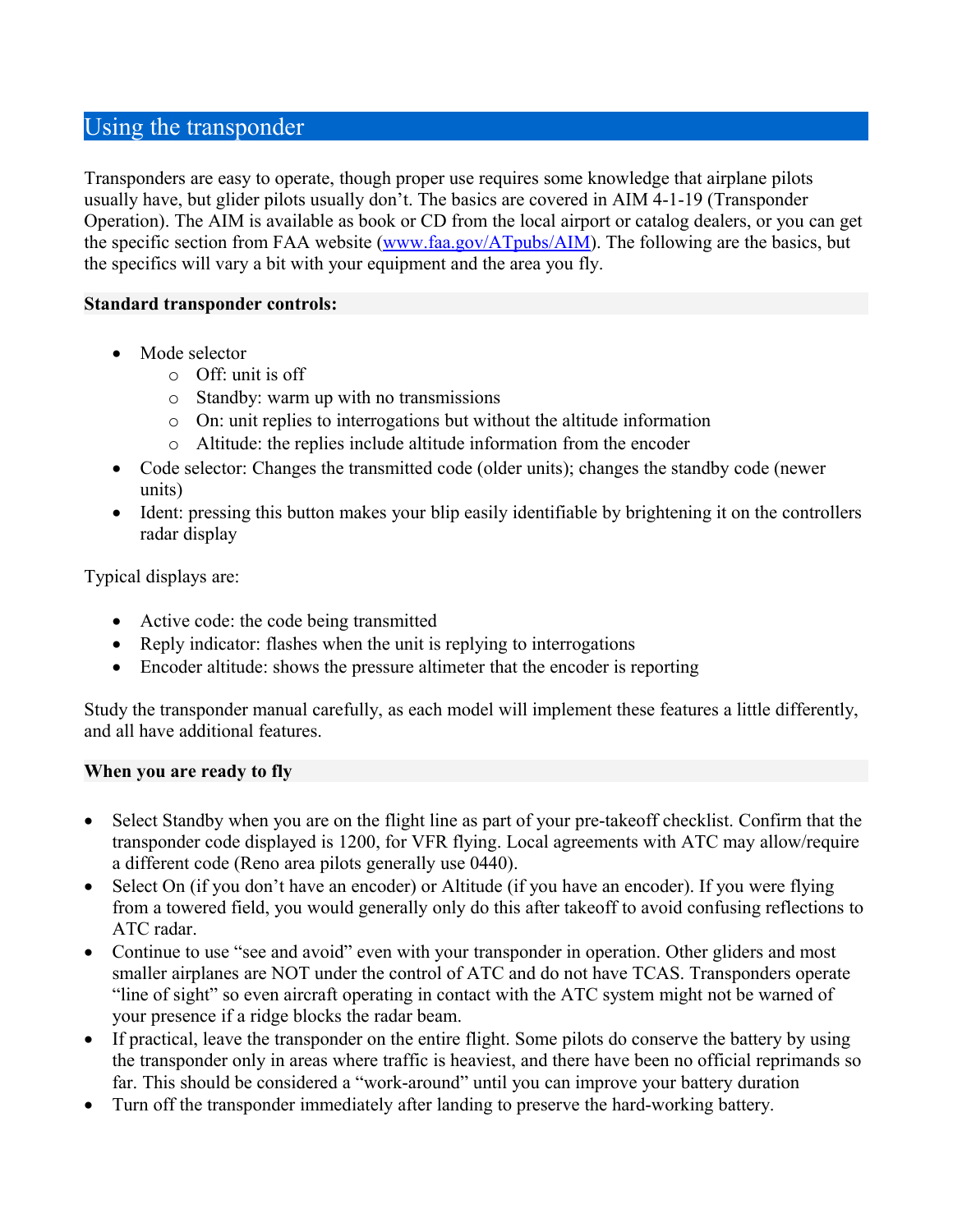Charge the battery as soon as possible. This will increase its life and ensure it's ready for the next flight.

Beyond the basics: the material in AIM 4-1-19 reminds you of several important rules (but be sure to read it yourself):

- You are not required to contact ATC as long as you remain VFR. Don't use a code other than 1200, except by local agreement, or unless you are in contact with an ATC facility by radio and are specifically asked to do so. If you do wish to contact ATC, be sure you have read the relevant sections of the AIM and are familiar with the terminology to use, ask a pilot who is ATC fluent for help, or even consider the taking (or at least reviewing the material for) the part of an "airplane" ground school that covers ATC communication.
- If you use an older unit where the code being changed is also the code transmitted, be especially careful to avoid changing codes through 7500 (hijack code), 7600 (radio failure), 7700 (emergency), or 7777 (military intercept). All will draw ATC's immediate attention. Newer units make the code change to the "standby" code, or after a delay, so changes aren't transmitted until the entire code is entered.
- Don't use the "Ident" button unless requested by ATC. The button causes an additional signal to be sent to ground controllers and will not be welcome unless requested.

# <span id="page-19-2"></span>Alternatives to transponders

These devices (and one procedure) can reduce your collision risk, and they can all be used with a transponder for even more risk reduction. Which one (or combination) will provide satisfactory risk reduction depends very much on where you fly and what else is flying in the same airspace. My personal choice is a transponder and a Zaon MRX.

### <span id="page-19-1"></span>**Contact ATC**

This can be surprisingly effective. In the Eastern Washington State where I usually fly, glider pilots without transponders can contact, by radio, the ATC approach controllers for the area, and ATC can usually spot and follow us on their radar. Sometimes they'll even offer Flight Following! Generally we do this when near a towered airport or on a busy airway, when it's value is the highest.

Contacting ATC will almost always help, but how much depends a lot on how busy they are. Keeping track of unequipped aircraft is harder and takes more time; e.g., the radar can display your location but not your altitude. Still, it's worth attempting. At the very least, it will make ATC aware of the extra "stealth" traffic, and they can pass that info on to the airplanes in their airspace; at best, you'll get most of the benefit of having a transponder for just the cost of a few radio calls.

### <span id="page-19-0"></span>**Portable Transponder Detectors**

These are also called PCAS (Portable Collision Avoidance System – trademark of Zaon Flight Systems) or TPAS (Traffic Proximity Alert System – trademark of SureCheck Aviation). They all use the same basic technique: detecting transponder replies from nearby aircraft to ATC radar and TCAS interrogations.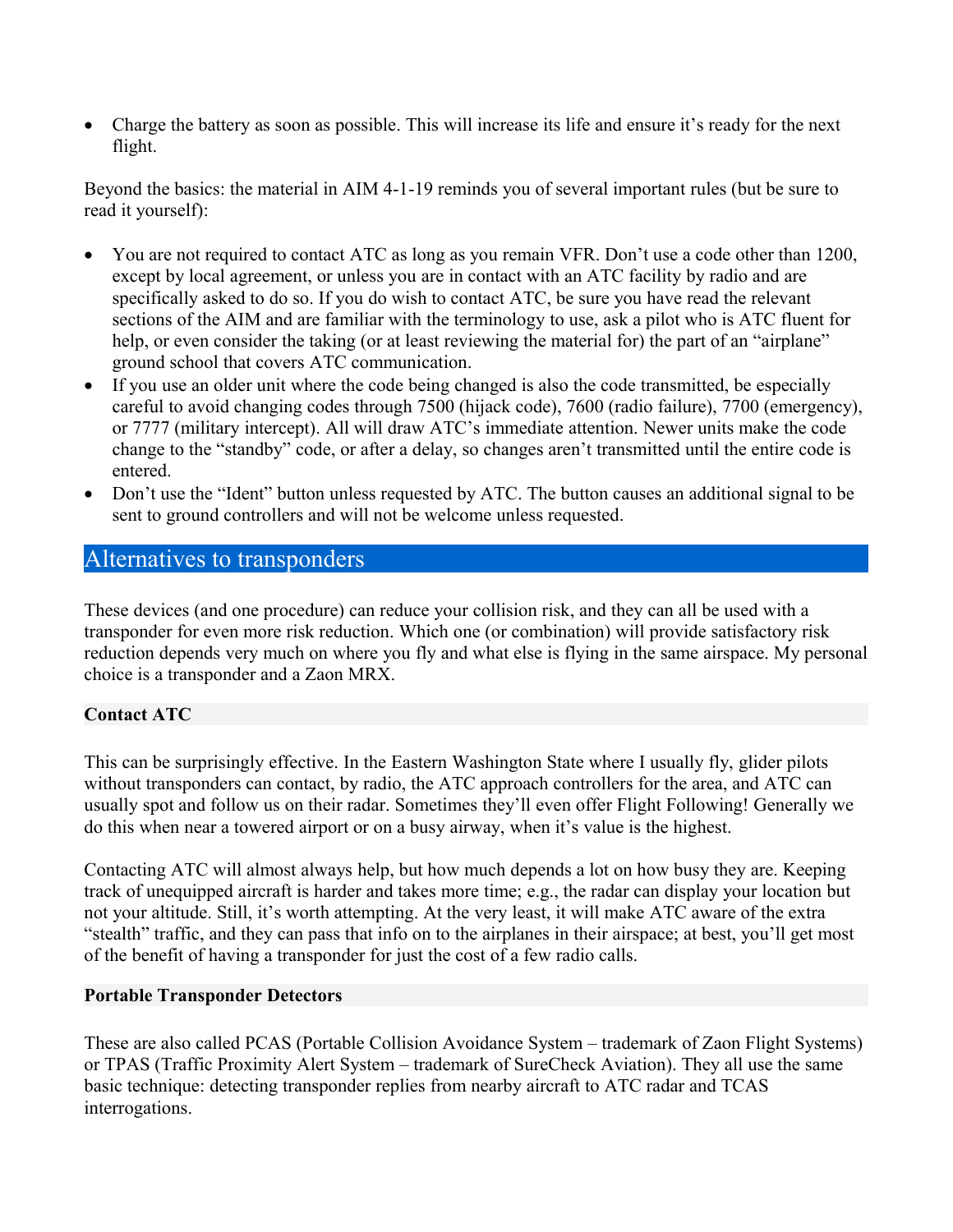### **How they work**

The transponder signal strength is used to calculate the approximate distance; altitude is determined by reading the Mode C (altitude) code in the transponder signal. By tracking the distance and relative altitude of other aircraft, the unit estimates when a collision threat might exist, then warns the pilot with a combination of audible alerts and displays of the target distance and relative altitude. One of the units can also display the direction of the target.

### **Limitations**

These units do not alert other aircraft to your presence; for that, a transponder is still required. They can only detect aircraft with a properly operating transponder. This includes almost all airplanes, but only some gliders, so you still need to scan for other aircraft. Of course, you also need to visually find an aircraft after receiving an alert/warning, so you can avoid it if necessary.

Typical detection distances are 5 miles horizontally and 2000 to 5000 feet above and below you. These distances can be significantly affected by antenna location, transponder output power, and even antenna cleanliness. Generally, an airliner will be detected farther away than a small airplane, because it has a higher power transponder and multiple antennas.

Only one (Zaon XRX) of the four currently available units indicates the direction of the target. With the others, you don't know the direction, which makes it harder to visually find the target. You do know the relative altitude and distance, so you do know the approximate vertical angle to the target. With use, it becomes easier, but it sometimes means making a 90 degree turn to see behind you.

#### **Should I get one?**

My personal experience and reports from other pilots (glider and airplane) indicate that they work well. By "well", I mean they alert the pilot to aircraft that would otherwise not be seen at all, or not seen as soon as desirable. "Not seen" doesn't mean the aircraft was so far away the pilot couldn't see it! Aircraft can approach from behind (especially while we are cruising), and one coming directly at us, even from ahead, can be almost as hard to see. Small, fast aircraft can be upon us in the 30 seconds or so it takes to look a map, punch a new task into our soaring computer, or other distractions from scanning.

My suggestion: if you are "surprised" by at least one airplane every year you fly, it means you are missing traffic you ought to see, and a PCAS/TPAS unit can help you eliminate these surprises. Even if you have a transponder, these units are useful; remember, the majority of airplanes don't have TCAS and aren't in contact with ATC, so they will not be alerted to your presence.

Note that all of these units can be easily transferred to your airplane or a borrowed/rented glider, and some will run on self-contained batteries in addition to the aircraft power.

### **Which one should I get?**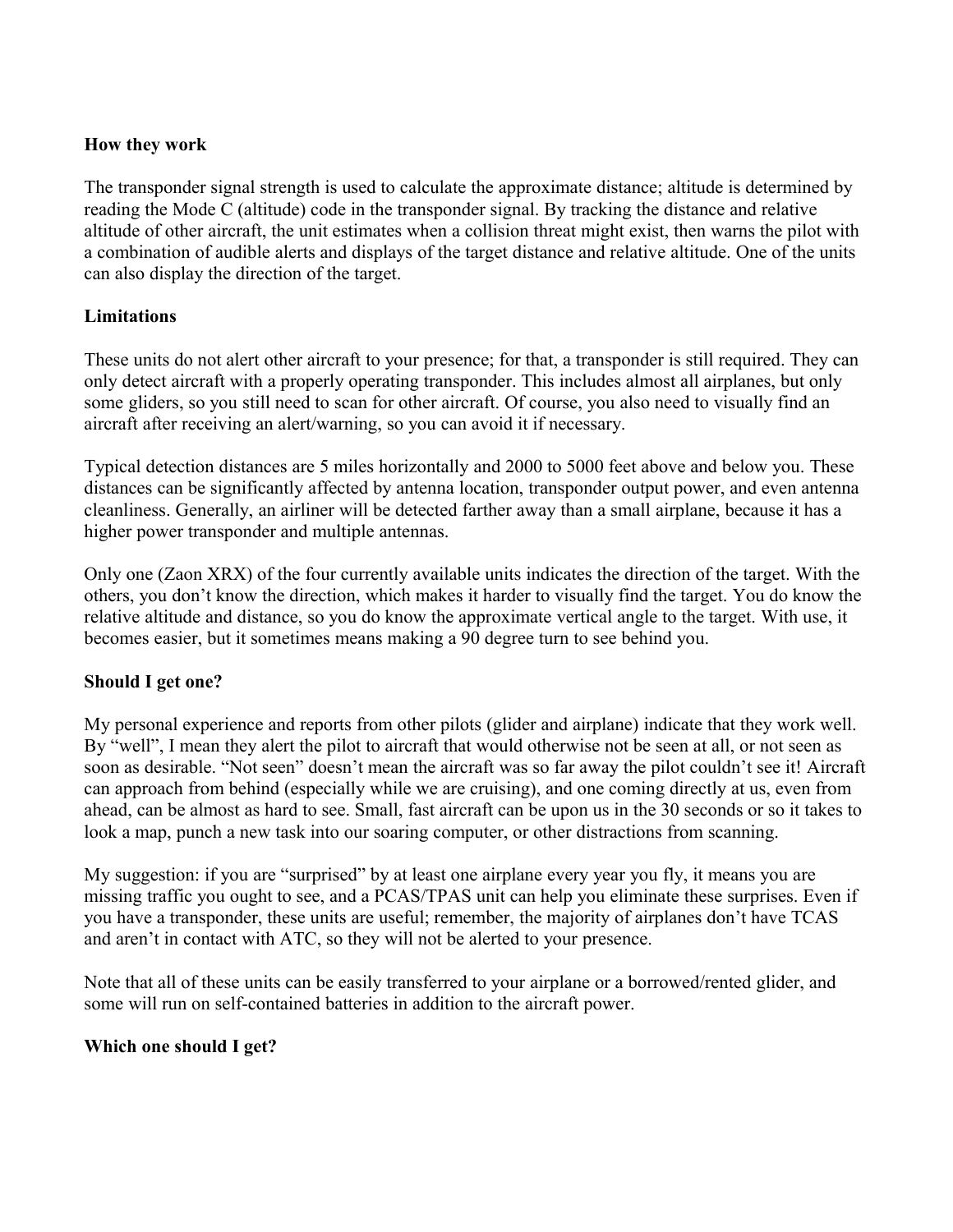There are currently four units available (Dec. 2007). Because these are portable units, they do not require installation or periodic testing. In order of list price:

*MRX (Zaon Flight Systems - \$549)*



This is the one most popular with glider pilots. It does a good job of distinguishing between nearby aircraft that are potential threats and those that aren't. The built-in altitude sensor means you don't need a transponder to get relative altitude. Visit zaon.aero for more information.

*ATD-300 Traffic Watch (Monroy Aerospace - \$795*



This unit does not have a built-in altimeter, so it can't provide relative altitude unless your glider has a transponder with encoder. Without a transponder in your glider, alerts will be based on distance only, so you receive the same warning for an airplane a mile directly above you that you do for the one a mile away at the same altitude. It is not as versatile as the Zaon MRX, uses twice the current, and I'm not aware of any glider pilot using it. Visit monroyaero.com for more information.

*Proxalert (Proxalert - \$795)*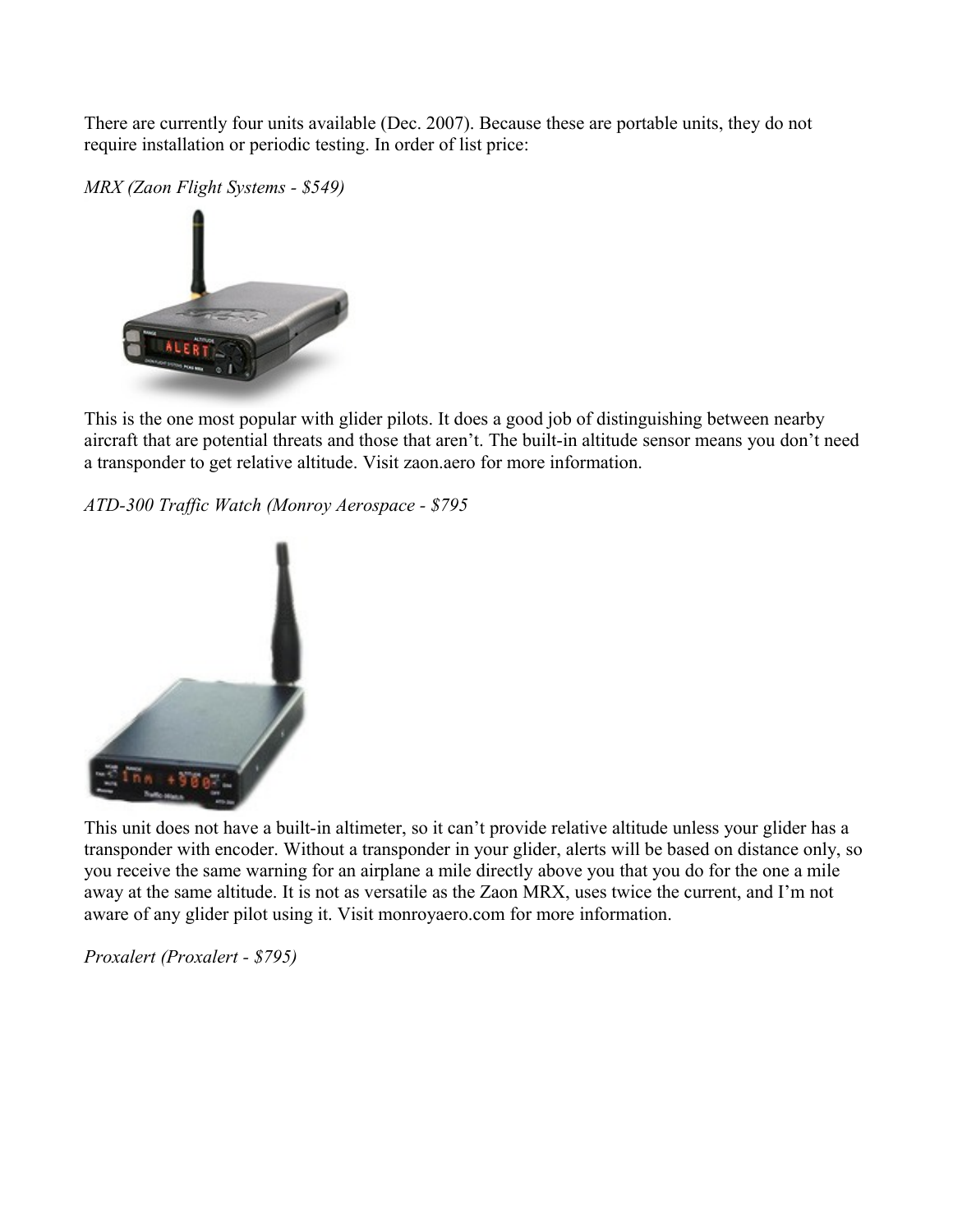

This unit displays up to three targets, including their squawk code, and monitors up to ten aircraft at once. This extra information might be useful in high traffic areas, where many airplanes will have codes besides 1200 (VFR). While larger than the MRX or ATD-300, it still fits well on the top of a glider glare shield. Visit proxalert.com for more information.

*PCAS XRX (Zaon Flight Systems - \$1795)*



Unique in this group, the XRX can display the direction to a target, in addition to the distance and relative altitude. Direction resolution is limited to eight 45 degree sectors, but this still makes it quicker and easier to locate a target, compared to the other units, which give no direction information. The target information can be interfaced to moving map units like the Garmin 396/496, programs like Anywhere Map that run on iPaqs, and other devices. Perhaps soaring software providers could be persuaded to connect to it also! Visit zaon.aero for more information.

#### <span id="page-22-0"></span>**ADS-B**

From a Jan 2006 AOPA article:

*"Automatic Dependent Surveillance-Broadcast (ADS-B) is a datalink technology that uses satellitebased navigation and positioning information to transmit aircraft location and altitude to air traffic controllers and other nearby aircraft. The Federal Aviation Administration (FAA) plans to use ADS-B as the replacement to air traffic control radar over the next 10 to 15 years. This means that aircraft owners will likely be required to equip with ADS-B receivers to fly wherever a transponder with Mode C is mandated today."*

(To read the entire article - www.aopa.org/whatsnew/air\_traffic/ads-b.html)

As of late 2007, there is good coverage on the East coast, very sparse elsewhere, but probably the entire USA by 2020.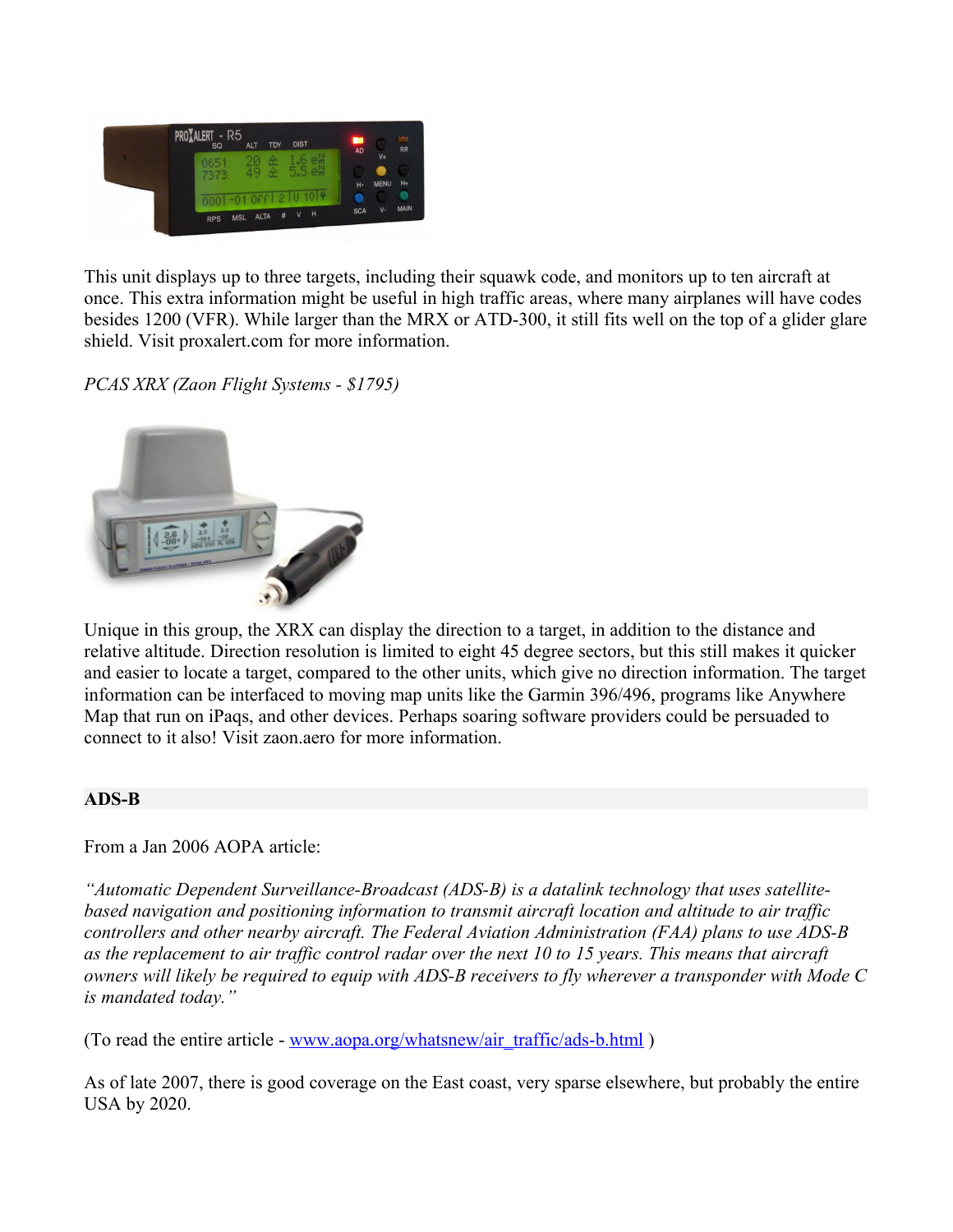If you aren't happy about getting a transponder, you are going to hate getting ADS-B! The minimum equipment required for general aviation aircraft is a Universal Access Transceiver, currently available only from Garmin (the GDL 90). It's a 4" x 8" x 12" box that weighs 6 pounds, requires 1.5 amps, and costs ~\$7000 (Oct. 2007 price) uninstalled! If you want a display so you can see surrounding traffic, get weather updates, etc., you'll need something between the \$1000 PDA/software solution and a Multifunction Display (MFD) like the \$7000 Garmin GMX 200.

ADS-B has a lot of promise, and eventually the equipment will be smaller, cheaper, lighter and use less power, but it's unlikely to be a solution for glider pilots for many years. Fortunately, transponders will be part of the ATC system for many years (12-15 years for airplanes, probably longer for gliders), providing most of the safety benefits that ADS-B can provide.

On October 4, 2007, the FAA issued an NPRM announcing their intent to require ADS-B in the National Airspace System (NAS) by 2020. In responding to that NPRM, the AOPA, SSA, and other general aviation groups will assert that the FAA should be setting a unit cost requirement that the avionics manufacturer must meet before the regulations become mandatory, and that transponders and ADS-B must not be mandatory at the same time.

I encourage all pilots to aid these efforts by joining the SSA, AOPA, and other organizations that support your aviation interest, and contribute the dollars and skills that you can to achieve an ATC system we can live with. I belong to both SSA and AOPA: the SSA (though small) will promote our very special interests, and the AOPA (with it's much larger size and clout) to promote our broader interests.

### <span id="page-23-0"></span>**FLARM**

Flarm (it's name is not an acronym) is a portable, low-cost  $(\sim 800)$ , low-power anticollision system originally developed for gliders flying in Europe. It is a remarkable system that is spreading to other aircraft and other continents, now (Oct 2007) with over 9000 in use.

A Flarm unit detects other Flarm units within a few miles, tracks their position, and issues warnings and collision avoidance guidance; in essence, a "mini-TCAS"! Besides it's use in gliders, it can be installed in towplanes for more protection at busy airfields, and used on the ground at the club, where it can track the location of the club gliders, and even provide towing and club aircraft usage data to an automated billing system.

Unfortunately, FLARM is not a solution to our airliner/airplane collision avoidance problem, starting with the fact that it is not currently available in the USA. Even if it were, persuading airliners and other general aviation aircraft to install a non-certified unit would be a tough task.

There is some chance it may be sold here, and if it's built-in logger becomes IGC approved, it would be an attractive alternative to a standalone logger for not much extra money. Possibly, enough might be sold in areas with a lot of gliders to improve overall safety. If, if, if – lot's of ifs, so it's future here is uncertain.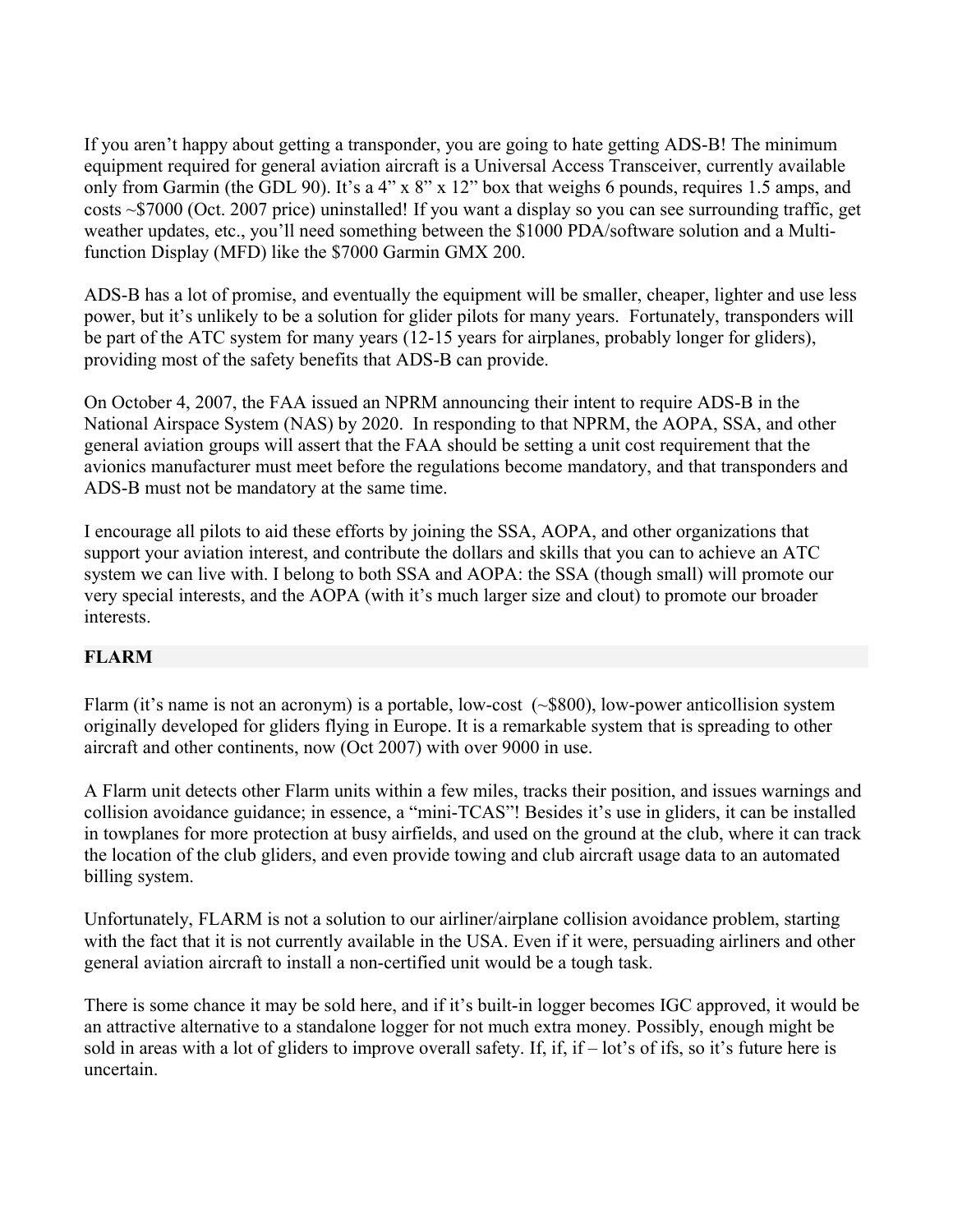Visit flarm.com for more information.

# <span id="page-24-4"></span>"Myth-information" about transponders

There are a number of myths circulating about transponders and the ATC system they operate in. Usually, people that aren't familiar with the ATC system pass them on; surprisingly, I sometimes hear them from pilots that should know better, including very experienced airline pilots. It demonstrates that the ability to turn the right knob, flick the right switch, and say the right things, all at the right time, does not require a technical understanding of the system!

Here are some that are the worst myths, because they might cause a pilot to forego installing a transponder when he would benefit from one.

#### <span id="page-24-3"></span>**Mode A/C Transponders aren't detected by TCAS**

This myth makes the claim that only Mode S transmissions are used by TCAS; in fact, TCAS does detect Mode A/C transponders. Very few airplanes have Mode S; almost all airplanes have Mode A/C, so a "Mode S only" TCAS would not protect against the vast majority of airplanes. Doesn't make sense, does it?

Perhaps this myth comes from the fact that airliners do use Mode S transponders, and the fact that the TCAS responds differently to TCAS equipped and non-TCAS equipped aircraft. If the both aircraft have TCAS II, the pilots in both planes will be given resolution advisories (commands to the pilot to "push" or "pull"); otherwise, the pilots in the TCAS equipped aircraft are given traffic advisories (warnings).

#### <span id="page-24-2"></span>**ATC ignores/can't detect VFR code 1200**

ATC can detect the VFR code 1200, but there are a few very high traffic places when ATC will filter out 1200 codes. These are NOT places where IFR and VFR traffic are flying in the same airspace, but where heavily used, but separate, VFR and IFR airspace are next to each other. This happens in the Los Angeles area, for example, and most areas like it aren't where you'll find many gliders in the air!

#### <span id="page-24-1"></span>**You aren't detected when circling or standing still in a wave**

This won't happen to a transponder equipped glider, but it can happen if the glider doesn't have a transponder, because ATC must use primary radar to detect the glider. Primary radar uses filters to eliminate the display clutter caused by reflections from stationary objects (building, mountains, etc) and slow-moving vehicles (trucks, cars, etc). If you aren't moving very fast, you might be filtered out. If ATC knows you are out there, they may be able to adjust the filtering so you still display on their screen (a good reason to contact them when near a busy airport or airway).

### <span id="page-24-0"></span>Why Doesn't the SSA …?

These are the top three questions that SSA directors get asked about the transponder situation.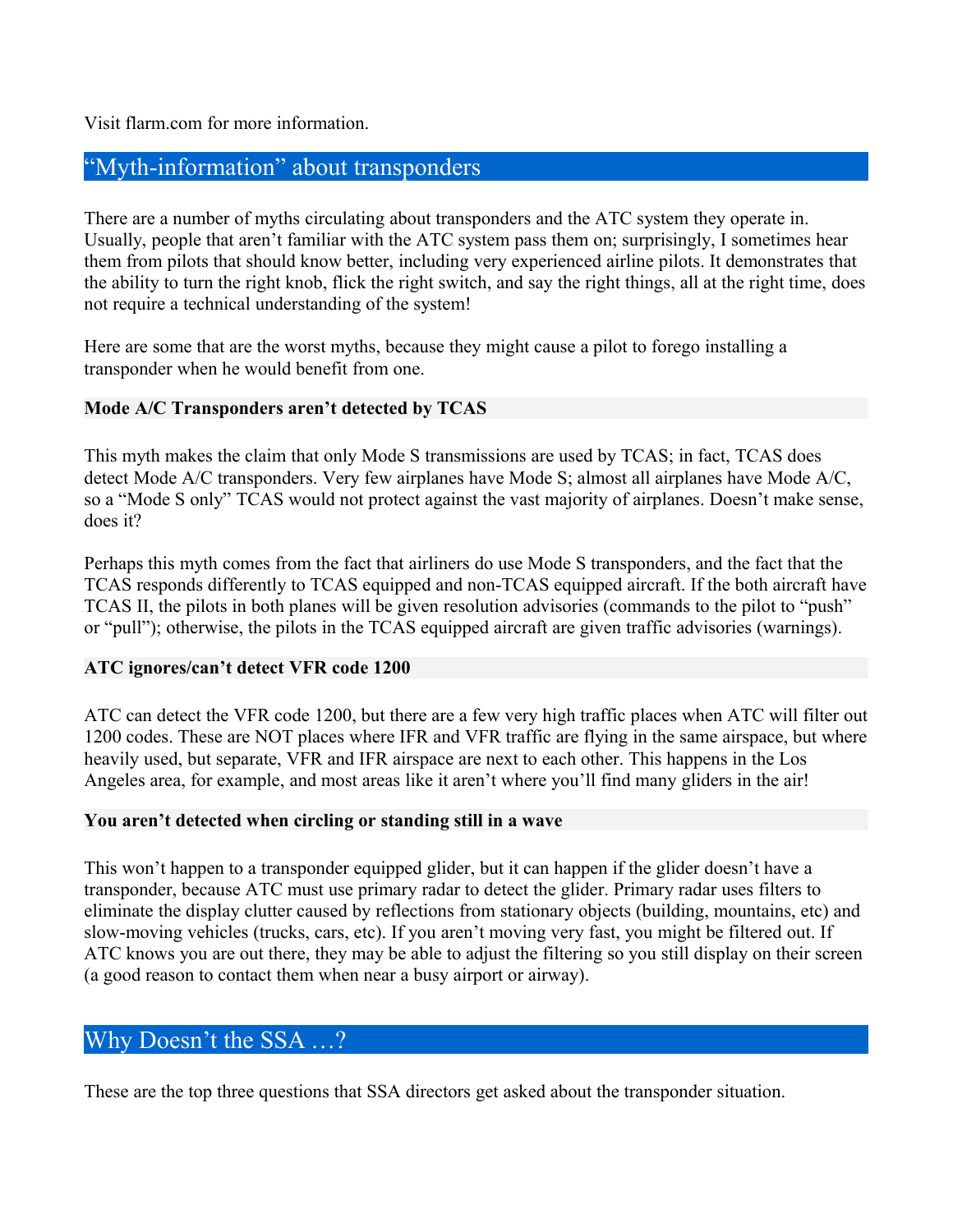#### <span id="page-25-1"></span>**… get an exemption from the "always on" rule?**

Summarizing what an SSA director involved with SSA/FAA matters told me:

*What we spent years doing was trying to get the FAA to agree that we could turn them [transponders] off if necessary. The irony here is that we are asking the FAA to legalize is what the pilots are already doing, and the FAA knows they are doing it.* 

*The conversation basically went something like this...*

*SSA: "The pilots are turning them off to save battery power and keep the radio operating".*

*FAA: "Yeah, we know".* 

*SSA: "We think they should be allowed to do it in remote areas".*

*FAA: "We agree".*

*SSA: "How do we legalize this?"*

*FAA: "File a petition".*

*So the FAA wanted us to submit a petition for "legal" reasons, and we did (Jan. 2004). We have glider pilots throughout the FAA building in DC and they already know all about low power transponders. We know that ATC has even told pilots to leave them on and turn the radio off - we all agree that's nuts, but it's what the rule says. They also have told us that the day after a mid-air between a glider and a commercial transport, we will lose our exemption. What we're trying to do is get agreed to procedures and policies in place before that day happens.* 

Currently (Oct. 2007), the petition is still awaiting action from the FAA.

#### <span id="page-25-0"></span>**… get the 0440 code for the entire country?**

The Reno area can have 100 or more gliders flying in it from the airports at Minden, Truckee, Stead, and Air Sailing; in addition, there is considerable traffic using the Reno airport. The mountains in the area tend to channel the airline and other Reno traffic primarily into north and south approaches, and these same mountains also attract the glider traffic to the same area. This high density of glider and airplane traffic led to the adoption of the 0440 transponder code for gliders with transponders to use in place of the normal 1200 VFR code.

The code has two advantages for the tower operators:

1. Knowing which aircraft are gliders makes it easier for the operator to predict what an aircraft is likely to do, and to give more useful traffic advice ("glider at your one o'clock") to aircraft in contact with them.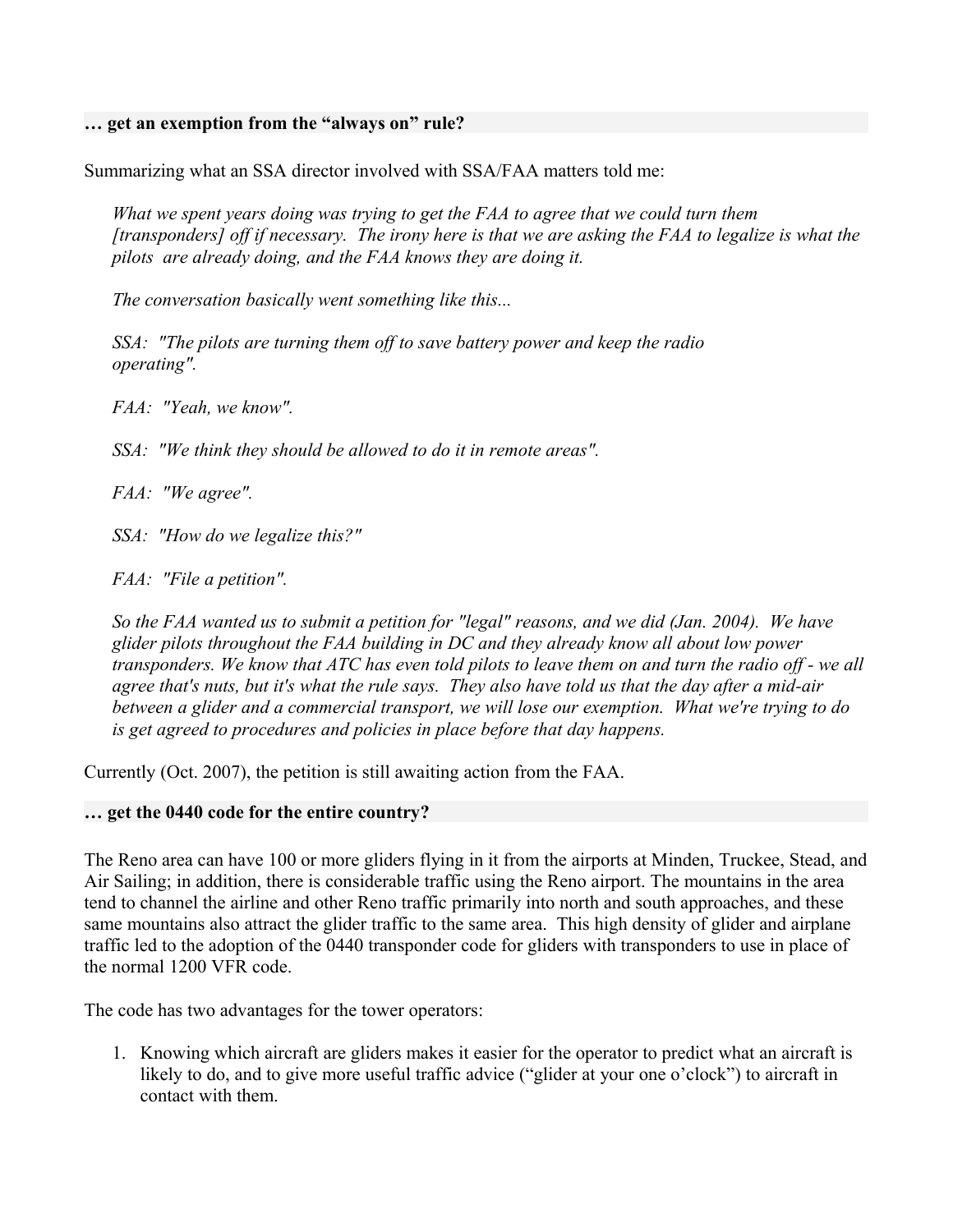2. They can avoid distracting and irrelevant collision warnings from the radar computers by setting the radar computers to ignore potential collisions between 0440 coded aircraft. Because gliders frequently fly close to each other, they can provoke a lot of warnings, even though no collision hazard exists.

The high density of VFR glider and IFR airplane traffic in the Reno area, coupled with ATC operators that are knowledgeable about glider flight, makes the 0440 code a useful safety tool. The density is almost unique in the country, so there is little value to using it nationwide, and without sufficient glider traffic, it would be hard to keep the operators trained enough to make use of the code. An additional problem is the 0440 code is already assigned for other purposes in parts of the country, and with a shortage of codes, the FAA is reluctant to dedicate one to something that isn't much of a problem.

#### <span id="page-26-2"></span>**… get someone to build a cheap, low power transponder?**

Again summarizing what an SSA director involved with SSA/FAA matters told me:

*The basic problem is that the FAA, like other nations, is prevented by international agreements from certifying transponders that do not meet the current standards. Without being able to obtain certification, there is no business case. A foreign manufacturer several years ago did develop a prototype handheld transponder unit but was unable to obtain certification from any country because the power output was too low.* 

*Even if low power units were legal, developing a "cheap, low power transponder" is a market driven decision; the SSA can only make manufacturers aware of the market. The development costs for such a limited market make them expensive, as we've seen with the newer transponder units developed for gliders that have entered the market place in the last several years. In addition, ADS-B will render transponders obsolete as a technology within the next decade or so, further eroding the potential marketplace for new designs.*

It now makes more sense to work for "cheap, low power" ADS-B equipment, and the SSA, AOPA, and others are pursuing this strategy.

# <span id="page-26-1"></span>Appendix

#### <span id="page-26-0"></span>**Glossary**

**ADS-B** "Automatic Dependent Surveillance – Broadcast" A GPS based system to replace ATC radar and transponders.

**AH** amp-hours; ampere-hours: a measurement of a battery's current capacity

**AIM "**Aeronautical Information Manual" -- the FAA's official guide to basic flight information and ATC procedures. The AIM is available as book or CD from the local airport or catalog dealers, or you can get it from the FAA website under "Manuals" at:

[www.faa.gov/airports\\_airtraffic/air\\_traffic/publications/](http://www.faa.gov/airports_airtraffic/air_traffic/publications/)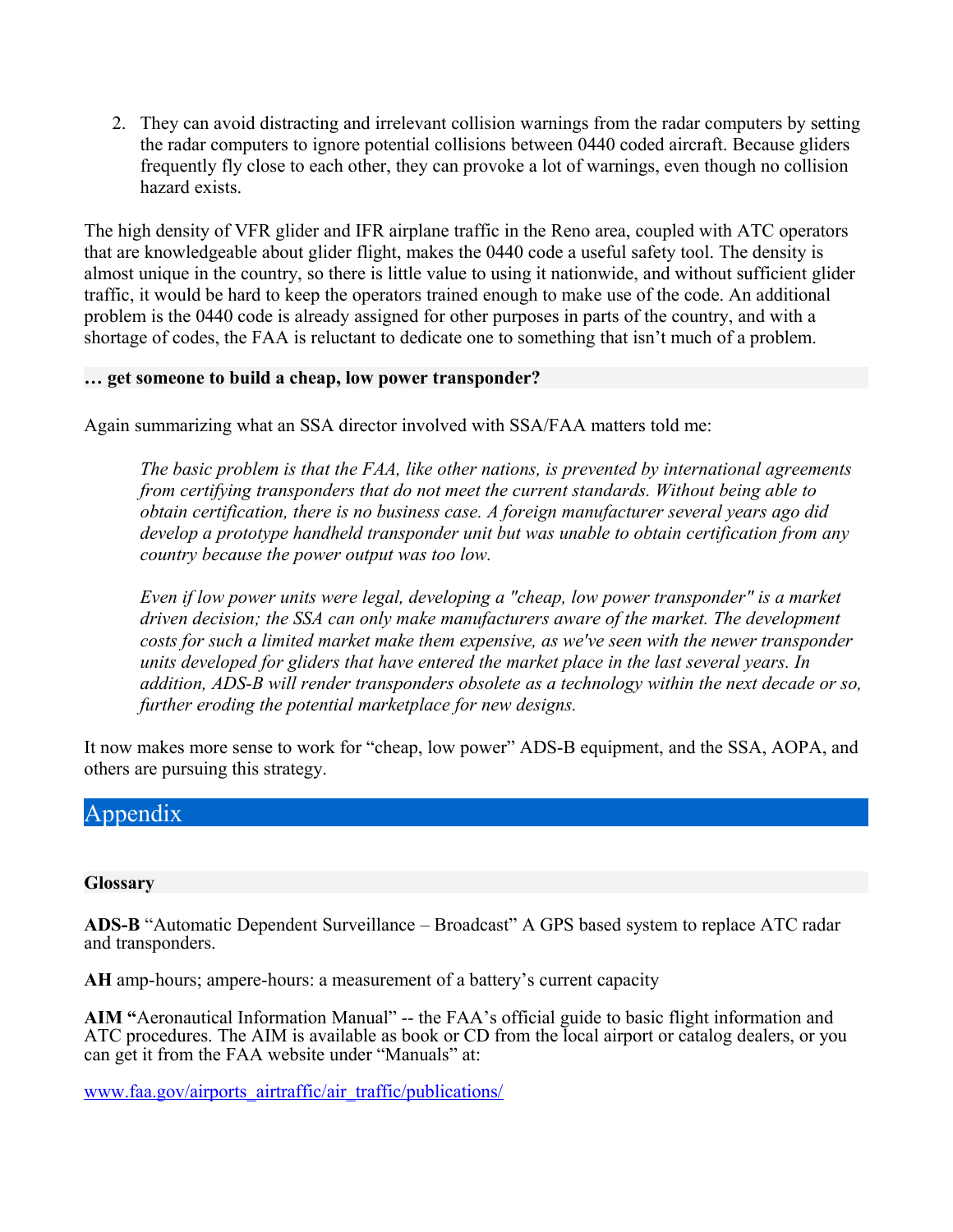**AOPA** Aircraft Owners and Pilots Association (www.aopa.org)

**ATC** Air Traffic Control

**ATCRBS** ATC Radar Beacon System - the system of interrogators, airborne transponders and display screens that allows ATC personnel to track aircraft.

**Encoder** A device that measures pressure altitude and reports it to a transponder.

**FARs** Federal Aviation Regulations - the rules that U.S. aircraft and pilots must follow. Rules pertaining to transponders are found in FARs 91.215, 91.217 and 91.413. You can read these on the FAA website at: [tinyurl.com/2dp9hr](http://tinyurl.com/2dp9hr)

**FLARM** the name (not an acronym) of a collision avoidance system originally developed for gliders (see www.flarm.com).

**Flight Following** Getting VFR radar advisories from ATC.

**ma** milliamperes; milliamps: 1 amp = 1000 ma

**PCAS** "Portable Collision Avoidance System" – trademark of Zaon Flight Systems, used to describe portable devices that detect transponder signals and warn users of their presence.

**Primary radar** Radar that uses the radar signal's reflection from the aircraft to detect it.

**SLA** "Sealed Lead Acid" – refers to lead acid batteries that are "sealed", so they don't leak, can be used in almost any position, and fluid can not be added. Normal charging doesn't release any gas from the battery, but a safety valve prevents excessive pressure if a problem develops. The most common type of battery used in our gliders.

**Squawk** The term used by ATC to specify a transponder code. A pilot told to "Squawk 1234" sets the transponder code to 1234. Except by special arrangement, pilots not in touch with ATC squawk 1200 - the standard VFR code.

**TAS** True airspeed.

**TCAS "**Traffic Alert and Collision Avoidance System" – a device found on most commercial passenger-carrying aircraft that interrogates nearby transponder-equipped aircraft and provides traffic advisories to the pilots.

**TIS** "Traffic Information Service" - a first-generation traffic system that supports cockpit depiction of traffic, using a TIS service available from 107 Mode S terminal radars

**TPAS** "Traffic Proximity Alert System" – trademark of Monroy Aerospace.

**Transponder** A device that receives and then transmits a signal. In an aircraft, a transponder receives a signal from ATC or a TCAS-equipped aircraft and responds with a signal that includes a numeric code and possibly altitude and other information.

**TSO "**Technical Standard Order" - a minimum performance standard issued by the FAA for specified materials, parts, processes, and appliances (e.g. instruments and avionics) used on civil aircraft. When a device is "TSO'd", it has been certified to conform to applicable standards and is thus legal to install and